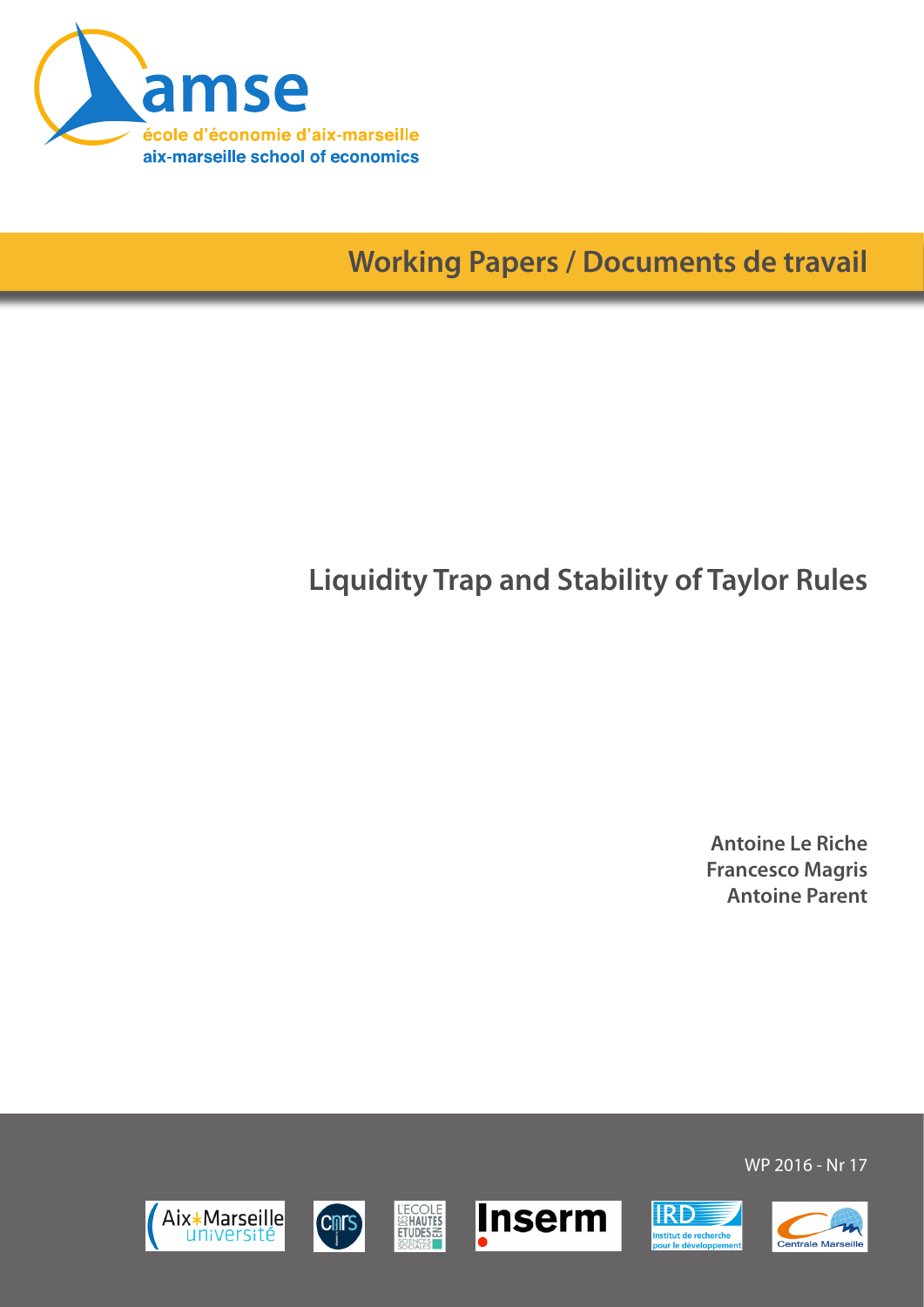## Liquidity Trap and Stability of Taylor Rules<sup>∗</sup>

Antoine Le Riche<sup>†</sup> Francesco Magris<sup>‡</sup> Antoine Parent<sup>§</sup>

May 6, 2016

#### Abstract

We study a productive economy with safe government bonds and fractional cash-in-advance constraint on consumption expenditures. Government issues bonds and levies taxes to finance public expenditures, while the Central Bank follows a feedback Taylor rules by pegging the nominal interest rate. We show that when the nominal interest rate is bound to be non-negative, under active policy rules a liquidity trap steady state does emerge besides the Leeper (1991) equilibrium. The stability of the two steady states depends, in turns, upon the amplitude of the liquidity constraint. When the share of consumption to be paid cash is set lower than one half, the liquidity trap equilibrium is unstable. The stability of Leeper equilibrium too depends dramatically upon the amplitude of the liquidity constraint. Policy and Taylor rules are thus theoretically rehabilitated since their targets, by contrast with a vast literature, may be now stable. We also show that a relaxation of the liquidity constraint is Pareto-improving and that the liquidity trap equilibrium Pareto-dominates the Leeper one, in view of the zero cost of money.

*Keywords*: Cash-in-Advance; Liquidity Trap; Monetary Policy; Multiple Equilibria.

*JEL Classification*: E31; E41; E43; E58

<sup>∗</sup>We would like to thank Gaetano Bloise, Jean-Michel Grandmont, Daniel Mirza for helpful comments and seminar participants to "Cliometrics and Complexity" (CAC) seminar held at the Ecole Normale Supérieure de Lyon where this research was first presented, November 27th, and most notably Cuong le Van, Pablo Jensen and Pierre Borgnat. This research has been completed while Antoine Le Riche was visiting the Católica Lisbon School of Business and Economics. He thanks Professor Leonor Modesto and Professor Teresa Lloyd-Braga and all the staff for their kind invitation. Any errors are our own.

<sup>†</sup>Addresses for correspondence: University of Maine, Aix-Marseille University (Aix-Marseille School of Economics), GAINS, CNRS, GREQAM, EHESS & CAC – IXXI, Complex Systems Institute, Avenue Olivier Messiean, 72085 Le Mans, France Tel: (+33)2 43 83 31 34, E-mail contact adress: antoine.le\_riche@univ-lemans.fr

<sup>‡</sup>LEO, University "François Rabelais" of Tours and CAC – IXXI, Complex Systems Institute, 50, Avenue Jean Portalis BP 37206, Tours Cedex 03 (France), Bureau B246. Tel: +33 2 47 36 10 77. Fax: +33 2 47 36 10 91. E-mail contact address: francesco.magris@univ-tours.fr

<sup>§</sup>Sciences Po Lyon, LAET CNRS 5593, and CAC – IXXI, Complex Systems Institute. E-mail contact address: antoine.parent@sciencespo-lyon.fr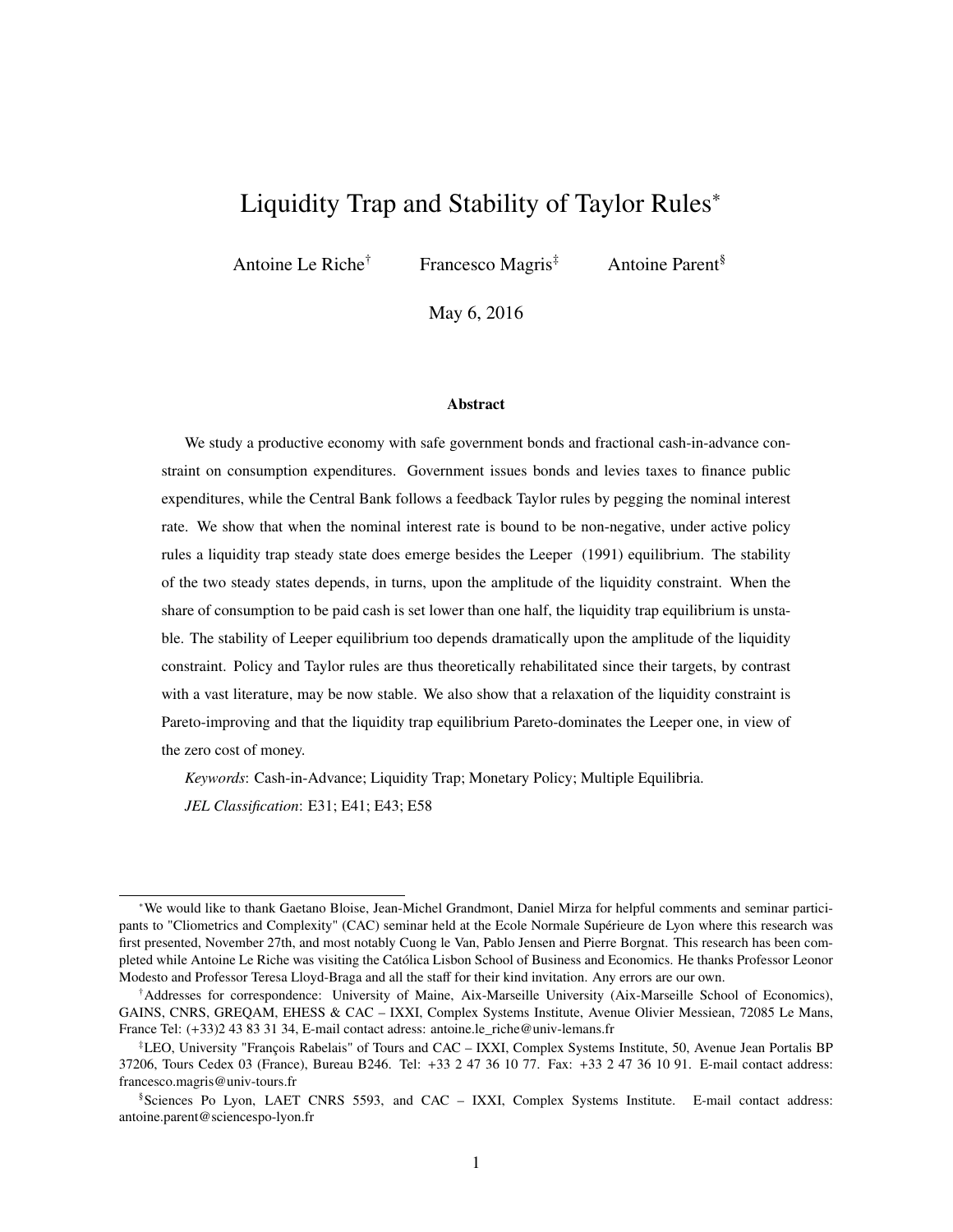### 1 Introduction

Policy makers since a long time, when conducting the monetary policy, follow active Taylor rules consisting in changing nominal interest rates more than one for one when inflation deviates from a given target. This policy aims at keeping inflation anchored to its long run target and thus to stabilize the monetary and financial sector of the economy. The traditional approach is based upon the analysis of the linearized versions of the truly non-linear models and focuses on a local analysis of the Leeper (1991) equilibrium: under active Taylor rules, such an equilibrium is locally unstable and thus unique. This approach, actually, may be misleading since it rules out the study of all the trajectories, as the liquidity trap, other than those consistent with the targets. Benhabib *et al.* (2001), indeed, show that the combination of active Taylor rules and a zero bound on the nominal interest rate creates a new steady state for the economy, a steady state that the authors call "unintended". Moreover, this steady state is stable and thus the economy converges toward it giving raise to a deflationary path with very low levels for the nominal interest rate. As Bullard and Russell (1999) argue, such a feature is consistent with the deflation and nominal interest rate regime observed in Japan in the recent years (see Krugman (1998); Bernanke (1999); Meltzer (1999)). Moreover, the issue of liquidity trap during the 1929 crises has been a source of debate (see among others, Damette and Parent (2015); Basile *et al.* (2010); Orphanides and Wieland (1998); Friedman and Schwartz (1963); James (2001); Hanes (2006) and Gandolfi (1974)). However, Benhabib *et al.* (2001) theoretical findings have not received great attention in the policy debate which appears to be deaft to the perils underlying the conduct of standard and celebrated Taylor rules.

Besides early contributions as that of Brunner and Meltzer (1968), other recent theoretical developments suggest new avenues for research. Orphanides and Wieland (1998) are among the first to have re-addressed the issue in the last twenty years. Schmitt-Grohé and Uribe (2009) call into question the zero interest rate policy as an appropriate strategy to escape the liquidity trap occurrence. They demonstrate that pursuing a zero interest rate policy is not a way to escape liquidity trap but, on the contrary, leads to maintain the economy in a stable liquidity trap equilibrium. Airaudo and Zanna (2012) show that Taylor rules generate, besides liquidity traps, also aggregate instability, endogenous cycles and chaotic dynamics in open economies. Svensson (2000) too studies the liquidity trap in an open economy. Kudoh and Nguyen (2010) analyze the effects of fiscal policy in an economy in which the Central Bank pursue Taylor rules. They find that they depend dramatically upon the conduct of monetary policy. Schmitt-Grohé and Uribe (2013) observe that the great contraction of 2008 pushed the US economy into a lasting liquidity trap characterized by zero nominal interest rates and inflation expectations below the target. At the same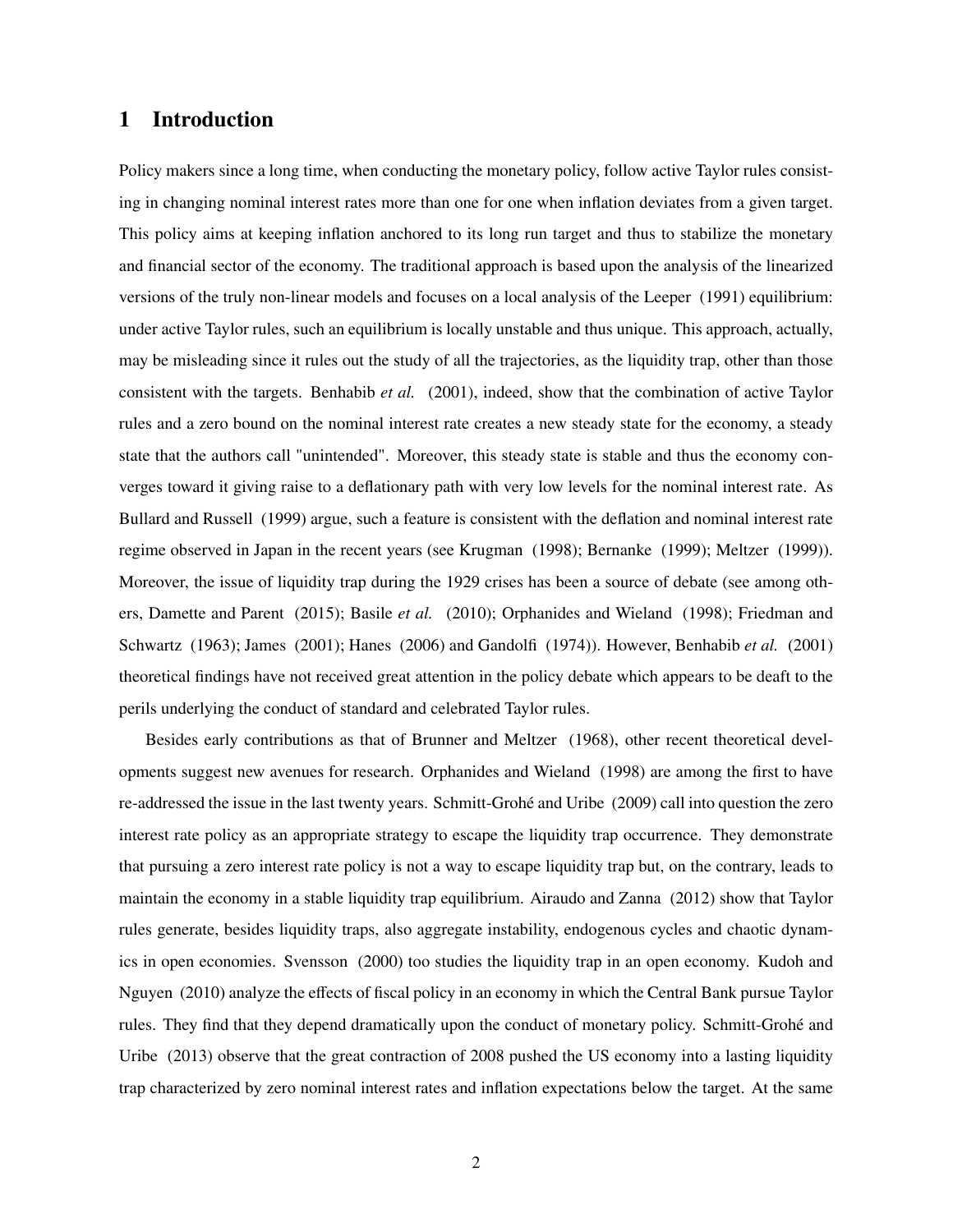time, they find that output growth is recovered but nevertheless unemployment is increased. They refer to such a configuration as to "jobless recovery".

In our paper, following Benhabib *et al.* (2001), we confirm the utility of carrying out a global analysis rather that a pure local one, in order to unveil the existence of equilibrium outcomes other than the Leeper (1991) one, as liquidity traps, expectations-driven fluctuations and deterministic cycles. In our study, government issues bonds and levies taxes to finance public expenditures, while the Central Bank follows a feedback Taylor rules by pegging the nominal interest rate. The model is in infinite-horizon with endogenous labor supply and partial cash-in-advance constraint (CIA) on consumption expenditures as in Bosi *et al.* (2005). Within such a framework, we characterize the existence of stationary solutions and establish the conditions under which the different equilibria are or are not stable. All these things taken together lead to threshold phenomena in terms of the degree of liquidity of the economy such that, once one passes though them, some relevant change of stability occurs.

By focusing on the case where leisure and consumption are substitute goods, we find that under "passive" Taylor rules there is always an unique steady state, which can correspond either to the Taylor equilibrium or to the liquidity trap one. As is the case in Benhabib *et al.* (2001), under active Taylor rules, there may appear two stationary solutions simultaneously, one corresponding to the long-run Taylor target, the other sticking to a zero nominal interest rate. We first Pareto-rank all the stationary equilibrium candidates and determine the GDP associated to each of them. Actually, we find that the liquidity trap equilibrium Pareto-dominates the Taylor target, since the former entails a zero cost of money holding. However, in correspondence to the liquidity trap equilibrium, the Central Bank is not more able to further burst economic activity by an additional cut in the interest rate, since the latter is already sticked to its minimum level. We simultaneously show that as soon as the share of consumption to be paid cash decreases, the welfare associated to both the Taylor equilibrium and the liquidity one increases. This result is easily interpretable, once one keeps in mind that such a share represents the degree of financial market imperfection. By relaxing it, agents can thus buy more and more credit and thus avoid the transaction cost represented by the nominal interest rate. Of course, when the latter is zero, such a cost vanishes and Pareto optimality is restored, as it is case at the liquidity trap equilibrium.

The stability of each steady state arising in our economy depends dramatically upon the amplitude of the liquidity constraint and changes as the latter is made to vary continuously. When the share of the consumption good which must be bought cash is included between one half and one, under active Taylor rules, the liquidity trap equilibrium is stable and thus is reached for infinitely many initial conditions for the control variables. These results confirm Benhabib *et al.* (2001) finding, in which the liquidity trap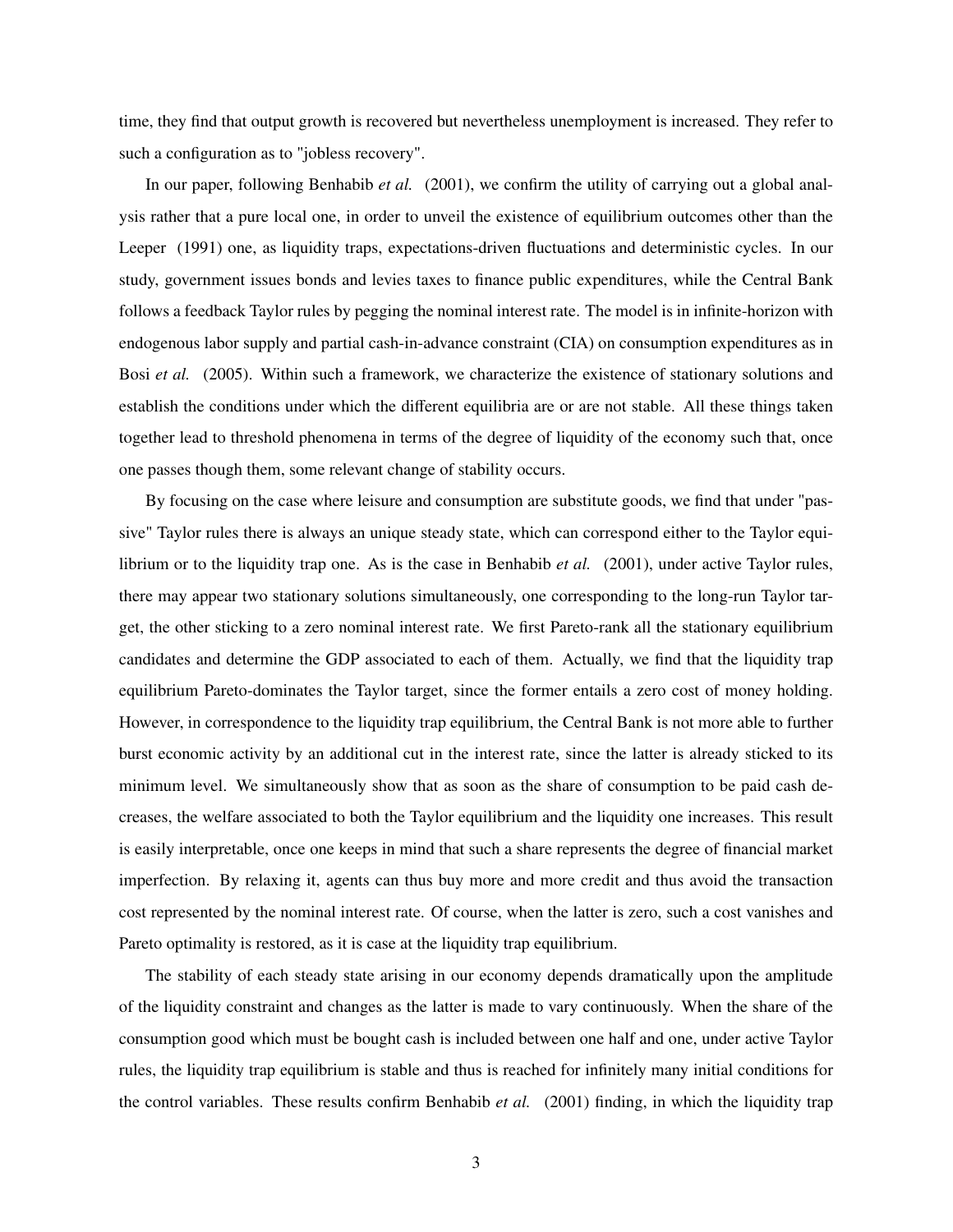equilibrium is entirely driven by agents' "state" of expectations. On the other hand, when the degree of financial imperfection is below one-half, the liquidity trap equilibrium becomes unstable and thus the conclusions of Benhabib *et al.* (2001) are reversed. It is now the Taylor target to be indeterminate and thus compatible with infinitely many agents' self-fulfilling beliefs. We also prove the existence of deterministic cycles around the Taylor target, meanwhile the dynamics characterizing the liquidity trap equilibrium is shown to be always monotonic.

Our results confirm the perils of analyzing uniquely the linearized versions of the truly non-linear models, since this rules out the study of all the trajectories, as the liquidity trap, other than those consistent with the targets. In addition, since the liquidity trap equilibrium is unstable for realistic low degrees of financial market imperfection, policy and Taylor rules are within our economy theoretically rehabilitated, not just as a tool for economic recovery but also as coordination devices as soon as the liquidity trap equilibrium seems to represent rather a "pathological" phenomenon, as claimed by the original Keynesian tradition (see Romer (1992) and Romer (2009)). In other words, as our paper shows, accounting for a partial CIA constraint allows to better appreciate the dynamic feature of the model and suggests that the Benhabib *et al.* (2001) results are not completely robust to some not negligible perturbation of the money demand.

The remainder of the paper is organized as follows. In Section 2 we present the economy; we describe the fiscal policy carried out by the government, the monetary policy pursued by the Central Bank, the households behavior and we derive the intertemporal equilibrium. Section 3 is devoted to the analysis of the stationary solutions and deals also with the welfare properties associated to them. The stability analysis represents the content of Section 4 meanwhile some concluding remarks are left to Section 5.

### 2 The Economy

### 2.1 The Government and the Fiscal Policy

Let  $g_t$  denote the government public spending in real terms in period *t* and  $\tau_t$  the tax revenue still in real terms. Let in addition  $I_t \equiv 1 + i_t$  be the nominal interest factor in period *t*,  $i_t$  being the nominal interest rate relative to the same period, and  $B_t^g$ .  $t_{t+1}$  the nominal amount of safe government bonds issued in period *t*. Setting  $p_t$  the price of the (unique) consumption good produced in the economy in period *t*, the government budget constraint relative to period *t* is therefore given by

$$
B_{t+1}^g = p_t g_t - p_t \tau_t + I_t B_t^g. \tag{1}
$$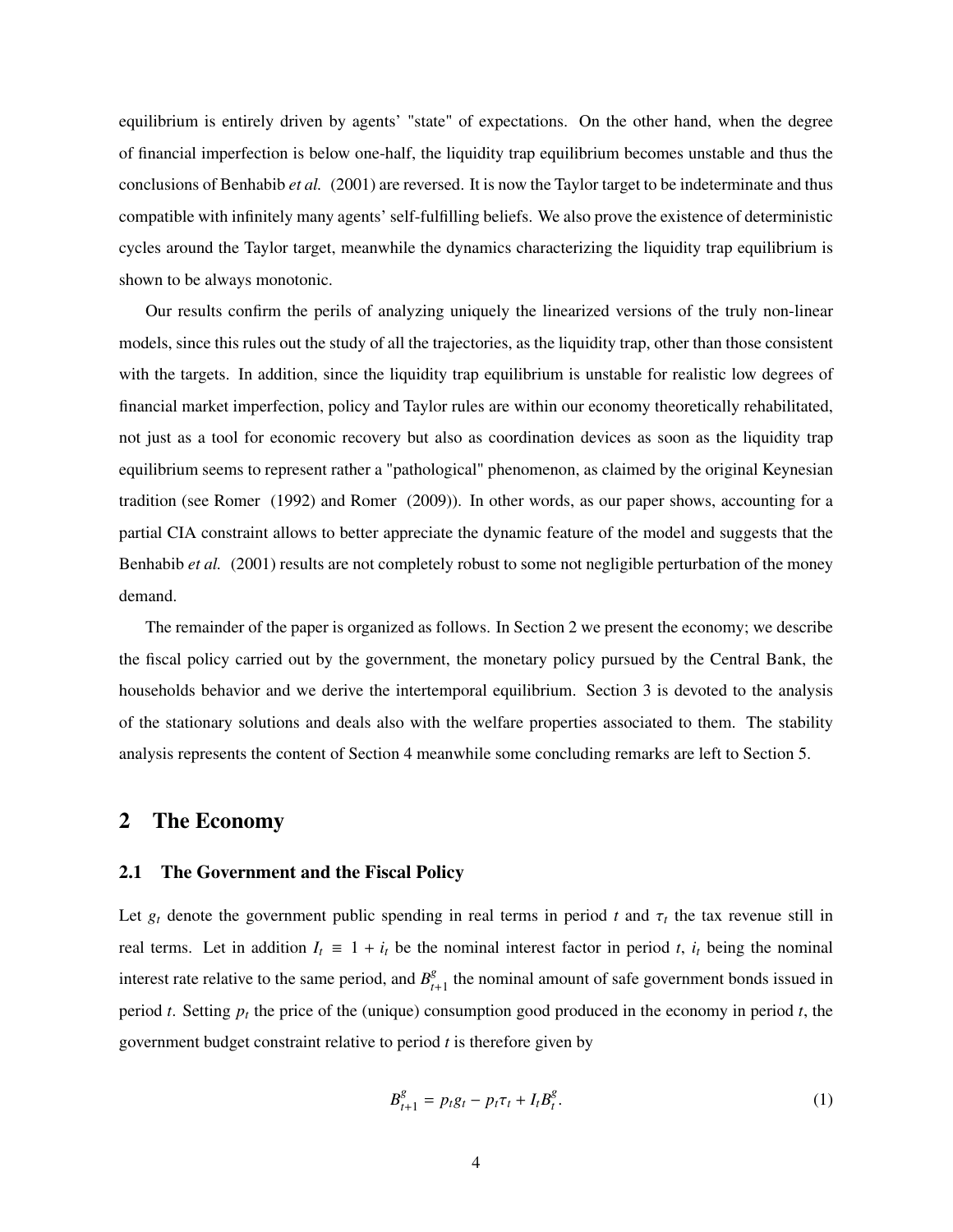Let us assume in addition that the initial amount of nominal government bonds issued in period zero is  $B_0^g$  $\frac{8}{0}$  > 0. Let us observe that the real interest factor *R*<sub>*t*</sub> satisfies

$$
R_t = I_t \frac{p_{t-1}}{p_t}
$$

The government budget constraint (1) expressed in real terms gives

$$
b_{t+1}^g = g_t - \tau_t + I_t b_t^g \frac{p_{t-1}}{p_t}
$$
 (2)

where  $b_t^g \equiv B_t^g$ *t*<sup>*g*</sup> / *p*<sup>*t*</sup>−1</sub> denotes the real amount of government bonds issued in period *t*−1. In the remainder of the paper we will focus on a fiscal policy consisting in a constant amount of real government expenditures  $g_t = g$  for every  $t \ge 1$  and in a flat tax  $\tau_t \in [0, 1]$  on labor income  $w_t$  such that government income in period *t* is  $\tau_t = \tau_w w_t l_t$ . Finally, we assume a Ricardian framework, so that the government budget constraint (1) must be respected for all possible sequence of prices  $\{p_t\}_{t=0}^{+\infty}$ . In order to complete the description of the government behavior we must introduce the transversality condition ensuring that the present value of national debt, evaluated at the steady state, for *t* going to infinite is finite:

$$
\lim_{T \to \infty} \frac{b_T}{(1+R)^T} < \infty \text{ where } b_T = R^T b_0 + \sum_{t=1}^T R^t (g - \tau)
$$

which is obviously satisfied.

### 2.2 The Central Bank and the Monetary Policy

The Central Bank issues money against the purchase of government bonds through open market operations. Denoting  $B_{t+1}^{CB}$  the amount of nominal government bonds purchased by the Central Bank in period *t* and *Mt*+<sup>1</sup> the stock of nominal balances available in the economy at the outset of period *t*, the budget constraint of the Central Bank is

$$
B_{t+1}^{CB} = I_t B_t^{CB} + M_{t+1} - M_t
$$
\n(3)

which, setting  $m_t \equiv M_t/p_t$  the real balances available at the beginning of period *t*, in real terms can be written as

$$
b_{t+1}^{BC} = I_t \frac{p_{t-1}}{p_t} b_t^{BC} + m_{t+1} \frac{p_{t+1}}{p_t} - m_t.
$$
 (4)

Following Leeper (1991) and Kudoh and Nguyen (2010), we assume that the Central Bank follows a Taylor (1993) feedback rule:

$$
I_t = I(\pi_t) = I^* \left(\frac{\pi_t}{\pi^*}\right)^{\gamma}
$$
\n<sup>(5)</sup>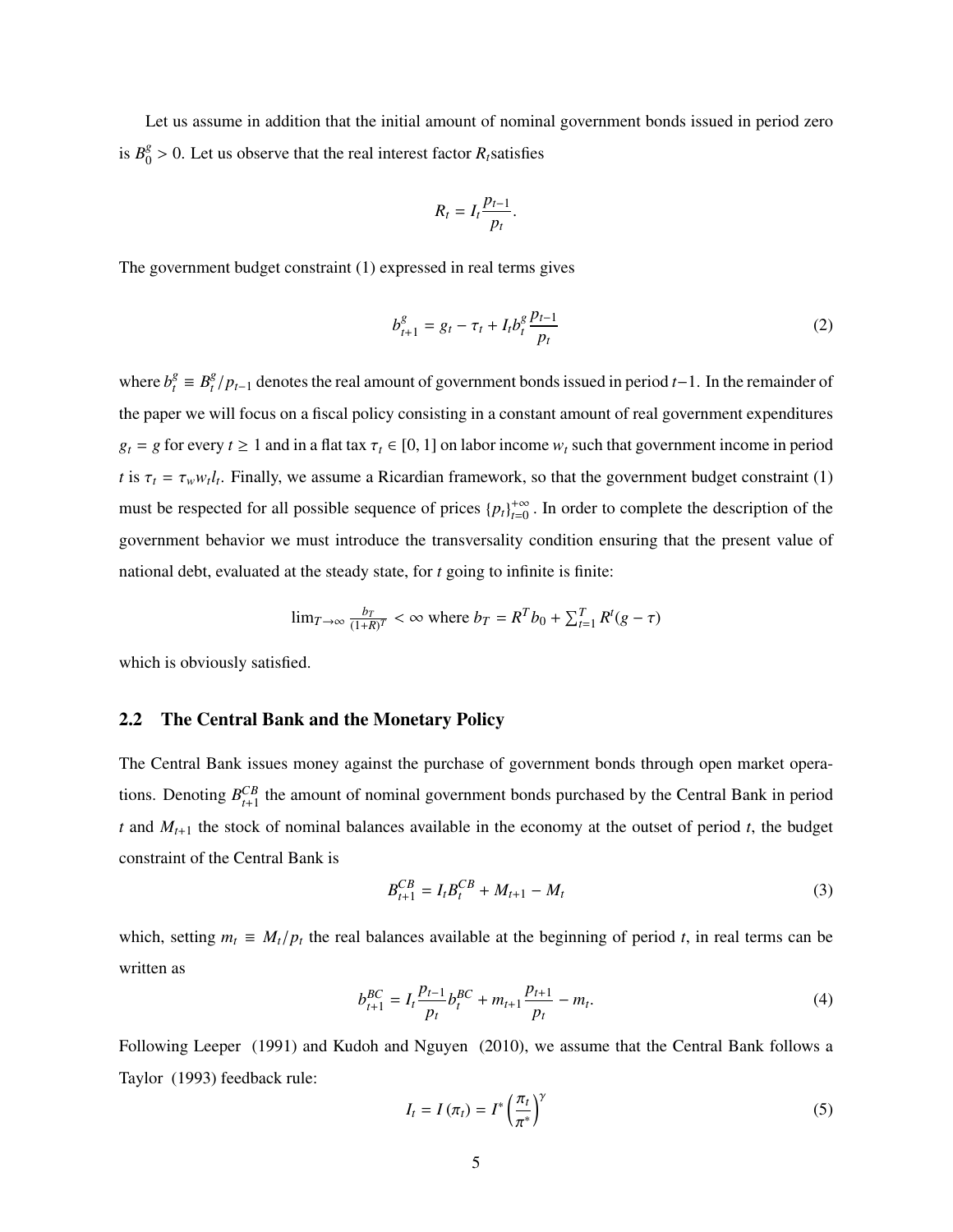where  $\pi_t \equiv \frac{p_t}{p_{t-1}}$  $\frac{p_t}{p_{t-1}}$  is the inflation factor between period *t* − 1 and *t*, *I*<sup>\*</sup> and  $\pi$ <sup>\*</sup> are the implicit targets for, respectively, the nominal interest factor and for the inflation factor and  $\gamma > 0$  is the elasticity of the nominal interest rate with respect to inflation satisfying

$$
\frac{dI}{d\pi}\frac{\pi}{I} = \gamma.
$$
\n(6)

When  $\gamma$  < 1 we will refer as to "passive" Taylor rules and when  $\gamma$  > 1 as to "active" Taylor rules. Notice that in the Taylor rules we do not include the output gap since in our model is by construction zero (see, e.g., Woodford (1993)) and, in addition, according to several empirical estimates (see, e.g., Clarida *et al.* (1998)), its coefficient falls within a range including very small values for many Central Banks. Since the Central Bank pegs the nominal interest rate, it must supply as much money as the household do demand in correspondence to the chosen interest rate.

### 2.3 Households

We consider an infinite horizon discrete time economy populated by a constant mass of agents whose size is normalized to one. The preferences of the representative agent are described by the following intertemporal utility function:

$$
\sum_{t=0}^{+\infty} \beta^t \left[ u\left( c_t \right) - v\left( l_t \right) \right] \tag{7}
$$

where  $c_t$  is the unique consumption good,  $l_t$  the labor supply,  $p_t$  the price of consumption good and  $\beta \in (0, 1)$  the discount factor. The instantaneous utility function  $u(c) - v(l)$  satisfies the following standard Assumption:

Assumption 1.  $u(c)$  *is*  $C^2$  *over*  $\mathbb{R}_+$ *, increasing and concave over*  $\mathbb{R}_+$ *. Moreover, v(l) is*  $C^2$  *over*  $\mathbb{R}_+$ *, strictly increasing and weakly convex.*

When maximizing (7) agents must respect the dynamic budget constraint:

$$
p_t c_t + M_{t+1} + B_{t+1} = M_t + (1 + i_t) B_t + (1 - \tau_w) w_t l_t
$$
\n(8)

where  $B_t$  denotes the safe nominal bonds issued by the government and held by the representative household, and  $w_t$  the nominal wage. Following analogous lines as in Hahn and Solow (1995), we assume in addition that agents must pay cash at least a share  $q \in (0, 1]$  of their consumption purchases:

$$
qp_t c_t \le M_t. \tag{9}
$$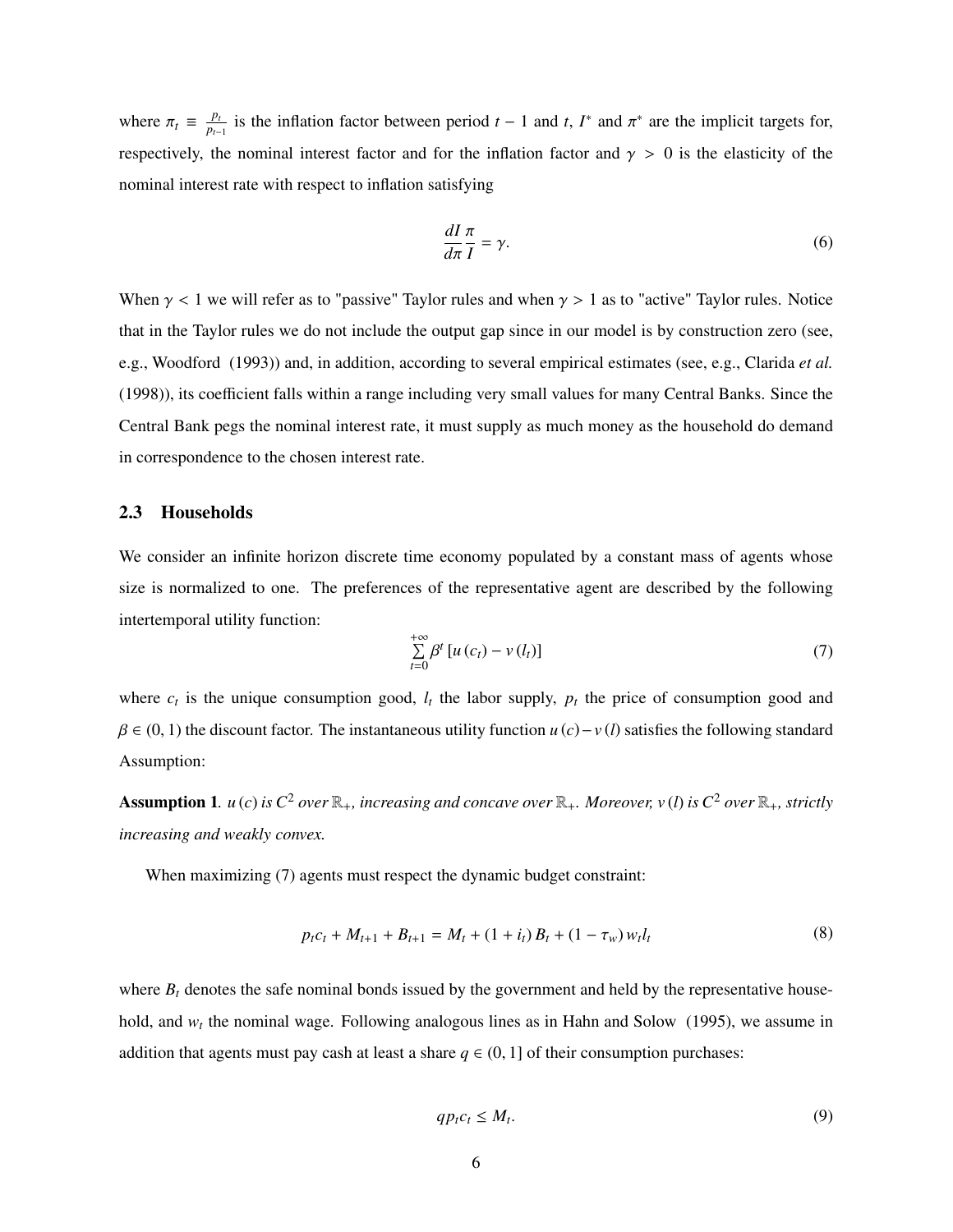Denoting  $b_t = B_t/p_t$  the real governments bonds held by the representative consumer at the outset of period *t* − 1 and  $\omega_t = w_t/p_t$  the real wage earned in period *t*, we get the intertemporal maximization problem of the representative agent:

$$
\max_{\left(c_{t},m_{t},l_{t},b_{t}\right)_{t=0}^{\infty}}\sum_{t=0}^{+\infty}\beta^{t}\left[u\left(c_{t}\right)-v\left(l_{t}\right)\right]
$$
\n(10)

subject to the dynamic budget constraint

$$
c_{t} + \frac{p_{t+1}}{p_{t}} m_{t+1} + \frac{p_{t+1}}{p_{t}} b_{t+1} = m_{t} + (1 + i_{t}) b_{t} + (1 - \tau_{w}) \omega_{t} l_{t}
$$
\n
$$
(11)
$$

and to the cash-in-advance constraint:

$$
qc_t \le m_t. \tag{12}
$$

Let denote  $\lambda$  and  $\mu$  the Lagrangian multiplier associated to the dynamic budget constraint and the cash-inadvance constraint, then the first order conditions are:<sup>1</sup>

$$
\beta^{t} u'(c_{t}) = \lambda_{t} + q\mu_{t}, \beta^{t} v'(l_{t}) = (1 - \tau_{w}) \omega_{t} \lambda_{t}, \lambda_{t} - \frac{p_{t}}{p_{t-1}} \lambda_{t-1} + \mu_{t} = 0
$$
\n(13)

and the Fisher equation

$$
-\frac{p_t}{p_{t-1}}\lambda_{t-1} + \lambda_t (1 + i_t) = 0.
$$
 (14)

#### 2.4 Intertemporal Equilibrium

We assume a linear technology such that one unit of labor can be used to produce one unit of output *y* according to the linear production function

$$
y_t = l_t \tag{15}
$$

Equilibrium in the good market requires therefore  $y_t = l_t$  in each period *t* meanwhile in the labor market firms, in view of the constant returns to scale technology, employs as much labor as it is supplied by the households. In the good market, total government expenditures *g* and total households consumption *c* must, in each period, equalize total production *y* :

$$
g + c_t = y_t = l_t \text{ for each } t \ge 1.
$$
 (16)

 $\partial u'(c)$  and  $\partial v'(l)/\partial l$ .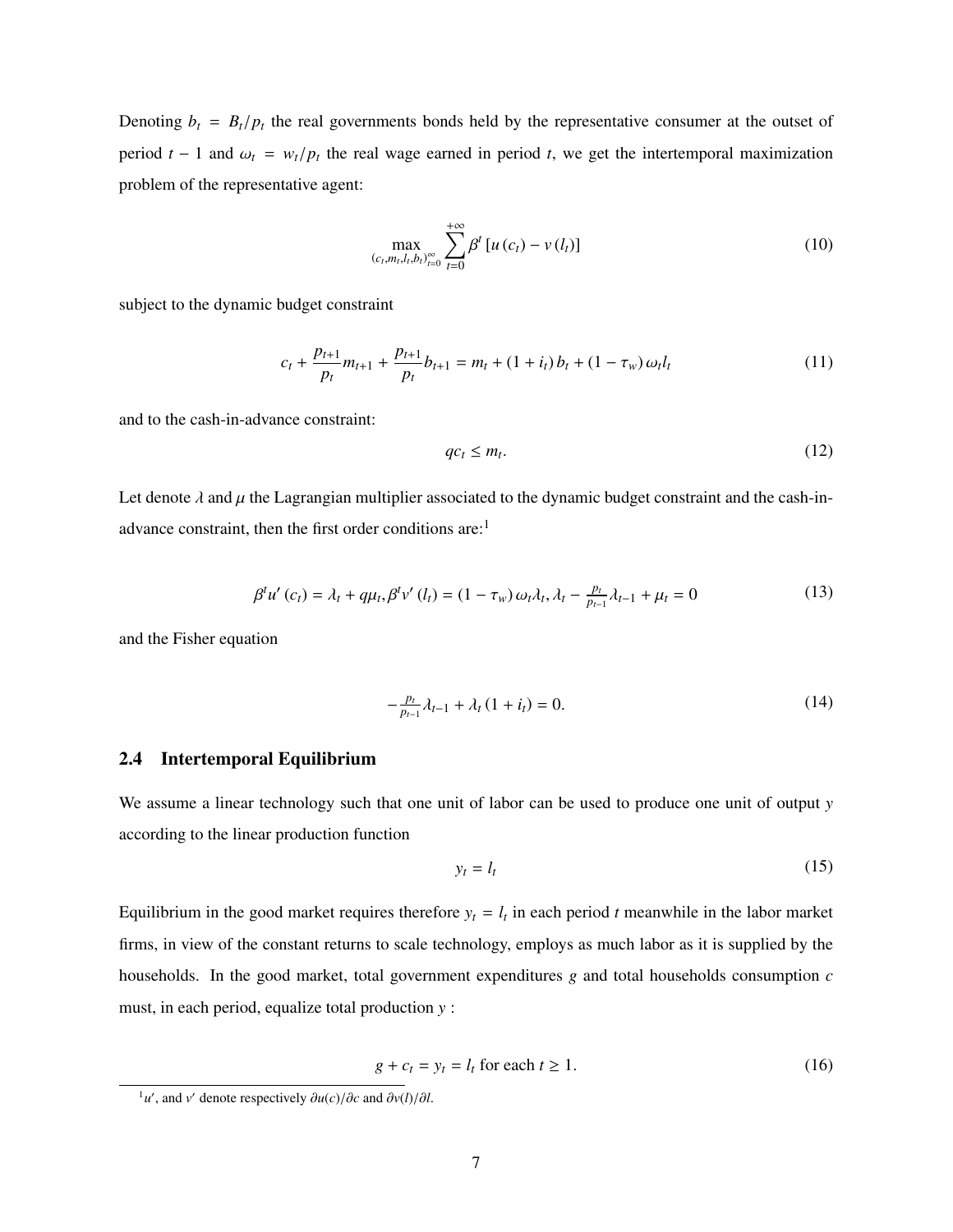Notice that (16) is satisfied by the Walras' Law, once one takes into account the bonds market and the money market. Let us denote  $\pi_t = p_t/p_{t-1}$ . By manipulating appropriately (13)-(14), we obtain the following equations describing intertemporal equilibrium in terms of  $(y_t, y_{t+1}, \pi_t, \pi_{t+1})$ :

$$
u'(y_t - g) = \frac{\beta u'(y_{t+1} - g)}{\pi_{t+1}} \left[ \frac{qI(\pi_t) + 1 - q}{q + (1 - q)I^{-1}(\pi_{t+1})} \right]
$$
(17)

$$
(1 - \tau_w)\beta u'(y_{t+1} - g) = (1 - q)\beta v'(y_{t+1}) + qv'(y_t)\pi_{t+1},
$$
\n(18)

where  $I(\pi)$  is the Taylor rule defined in (5). Notice that *y* and  $\pi$  are variables which are not predetermined and therefore equilibrium is locally unique if and only if both roots of the Jacobian evaluated at the steady state under study lay outside the unit circle. In the opposite case where the steady state is a sink (both stable roots) or a saddle (one stable root), the system will be locally indeterminate and there will be infinitely many choices for the initial conditions ensuring the convergence toward the stationary solution. Once a particular trajectory  $\{y_t, \pi_t\}_{t=0}^{\infty}$  $\sum_{t=0}^{\infty}$  has been selected, the price level prevailing in period zero is nevertheless indeterminate: once it has been chosen, on the other hand, all the other nominal variables are immediately derived.

### 3 Steady State Analysis

### 3.1 Existence and Multiplicity of Stationary Solutions

Our first task consists in studying the existence and the number of stationary solutions of the dynamic system defined by equations (17) and (18). For sake of precision, a steady state is a pair  $(\pi, y) > (0, 0)$ satisfying the following planar system of equations:

$$
\pi\left[q + (1 - q)I^{-1}(\pi)\right] = \beta\left[qI(\pi) + 1 - q\right]
$$
\n(19)

and

$$
(1 - \tau_w)\beta u'(y - g) = (1 - q)\beta v'(y) + qv'(y)\pi
$$
\n(20)

where the function  $I(\pi)$  is defined in (5). The latter actually puts a lower bound on  $\pi$ , which we will refer as to  $\pi_{\min}$ . For  $\pi > \pi_{\min}$ , the nominal interest rate is positive and it is fixed on the basis of the Taylor rule, meanwhile, for  $\pi \leq \pi_{\min}$ , the gross nominal interest rate is kept equal to one. Since (19) includes uniquely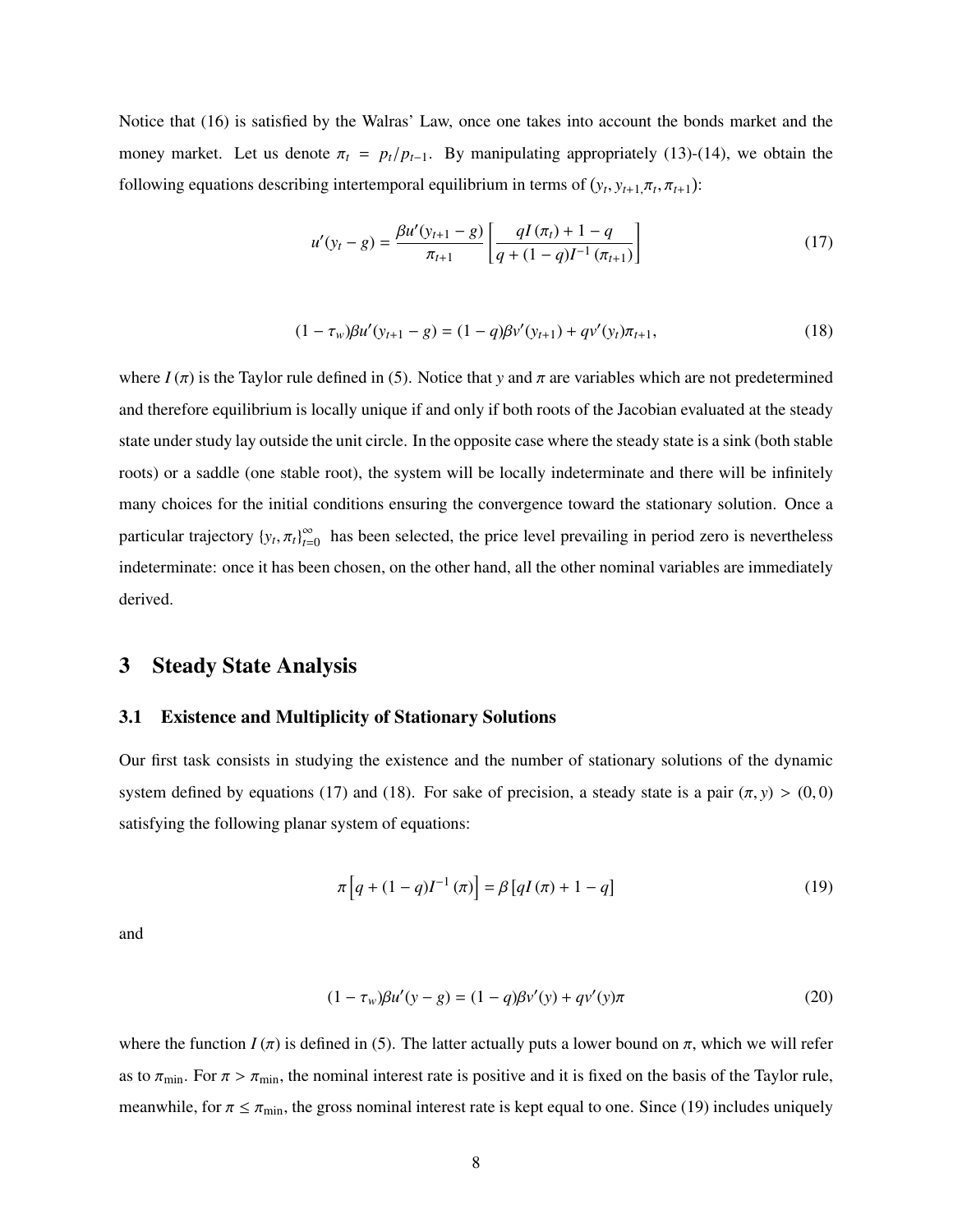the inflation rate, we derive the existence of a stationary  $\pi$  compatible with  $I(\pi) \geq 1$  under the case of a passive Taylor rule, i.e.  $\gamma$  < 1, and under the case of an active Taylor rule, i.e.  $\gamma$  > 1. Once a stationary value for  $\pi$  has be found, from (20) one immediately derives the corresponding (and unique) stationary value for the output *y*. To find the stationary values for the inflation rate  $\pi$ , let us define the functions  $G_0 \equiv \pi \left[ q + (1 - q)I^{-1}(\pi) \right]$  and  $G_1 \equiv \beta \left[ qI(\pi) + 1 - q \right]$ .

Let us consider first the case  $\gamma$  < 1. Here the function *G*<sub>0</sub> coincides with the 45<sup>°</sup> line for  $\pi \le \pi_{\min}$ and then it describes a concave curve diverging to infinite with a limit slope equal to *q*. On the other hand, the function  $G_1$  is equal to  $\beta$  for  $\pi \leq \pi_{\min}$  and then it diverges to infinite with a limit slope equal to zero. It follows that, if  $\pi_{\min} < \beta$ , the two functions  $G_0$  and  $G_1$  intersect exactly once for some  $\pi > \pi_{\min}$ in correspondence to which one has, as a consequence,  $I(\pi) > 1$  (see Figure 1). On the other hand, if  $\pi_{\min} > \beta$ , the functions  $G_0$  and  $G_1$  intersect again only once but now for some  $\pi < \pi_{\min}$ . It follows that the economy will be located in a point corresponding to the liquidity trap, as it is depicted in Figure 2.



Let us now consider the case  $\gamma > 1$ . Again, the function *G*<sub>0</sub>, for  $\pi \le \pi_{\min}$ , coincides with the 45<sup>°</sup> line. Then it follows part of a parabola, before decreasing, then reaching a minimum for some  $\hat{\pi}$  and eventually diverging to infinite with a limit slope equal to *q*. On the other hand, the function  $G_1$  is, for  $\pi \le \pi_{\min}$ , constant and equal to  $\beta$ , then it assumes the shape of a convex function which diverges to infinite with an infinite limit slope. It follows that two possible cases do arise. If  $\beta < \pi_{\min}$ , the curves  $G_0$  and  $G_1$ intersect twice, once in correspondence to a  $\pi < \pi_{\min}$ , giving thus raise to a liquidity trap equilibrium, and once for some  $\pi > \pi_{\min}$  with an associate nominal gross interest rate larger than one (Leeper equilibrium, see Figure 3). If, conversely,  $\beta > \pi_{\min}$ , there is no stationary solution for the dynamic system defined by equations (17) and (18), as it is easily verifiable by looking at Figure 4.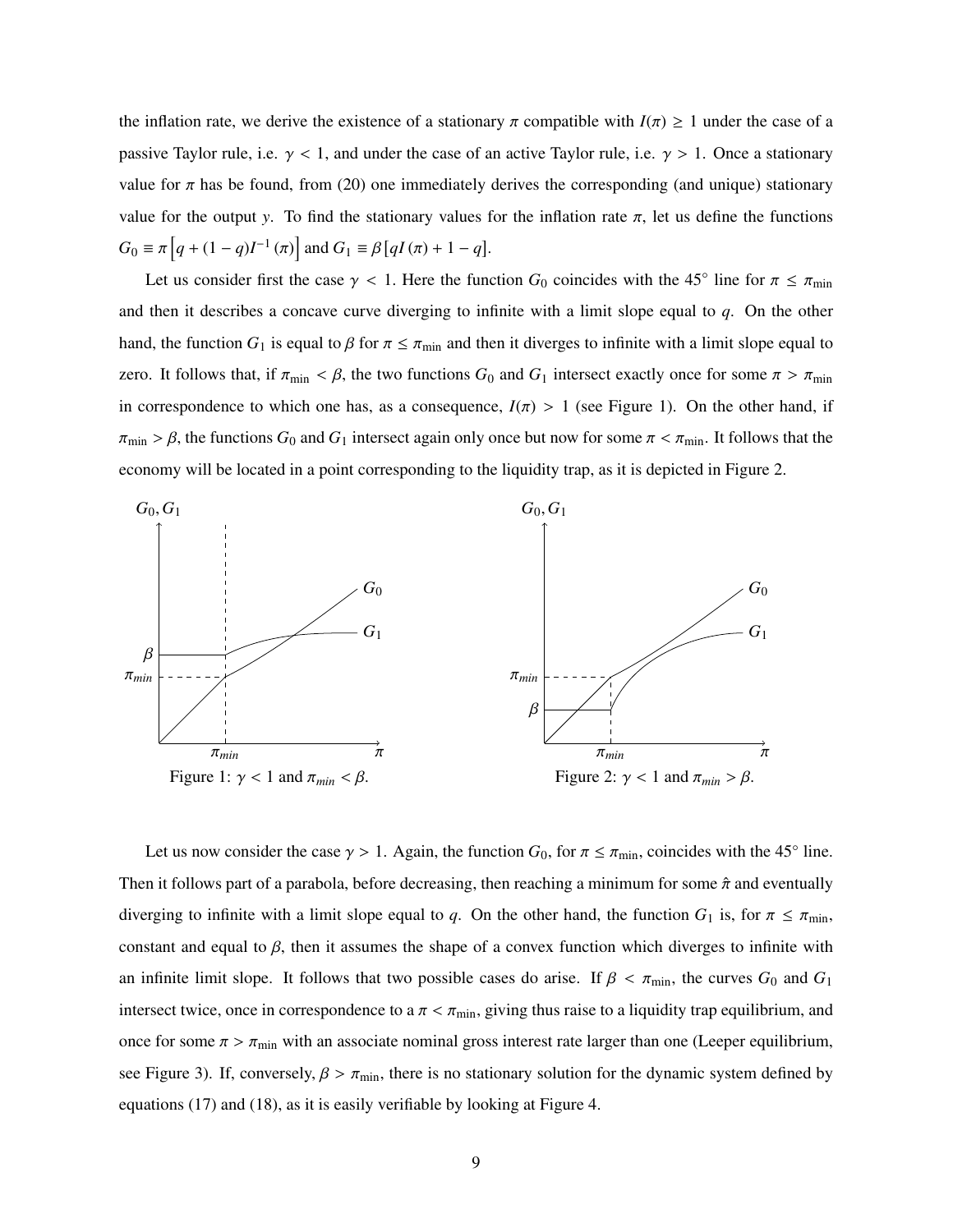

The following Proposition is thus proved.

Proposition 1*. Under Assumption 1, the following results prevail: i*] Let  $\gamma$  < 1 and  $\pi_{\min}$  <  $\beta$ . Then the unique (Leeper) steady state is such that  $I(\pi) > 1$ ; *ii*] Let  $\gamma$  < 1 and  $\pi_{\min}$  >  $\beta$ . Then the unique (liquidity trap) steady state is such that  $I(\pi) = 1$ ; *iii*] *Let*  $\gamma > 1$  *and*  $\pi_{\min} < \beta$ *. Then there is no steady state; iv*] Let  $\gamma > 1$  and  $\pi_{\min} > \beta$ . Then there exists a (liquidity trap) steady state such that  $I(\pi) = 1$  and a *(Leeper) steady state such that*  $I(\pi) > 1$ *.* 

### 3.2 Welfare Analysis

Once established the existence of two stationary solutions of the dynamic system described by equations (17)-(18), one may wonder at this point whether one of them Pareto-dominates the other one. To this end, let us totally differentiate (20) with respect to *y* and  $\pi$  in order to obtain

$$
\frac{dy}{d\pi} = \frac{(1 - \tau_w)\beta u''(y - g) - [(1 - q)\beta + q\pi]v''(y)}{qv'(y)} < 0.
$$
\n(21)

The other piece of information needed is provided by the differentiation of the stationary utility of the representative household, (7) which gives  $u'(y - g) - v'(y)$  and by the stationary relationship

$$
\frac{u'(y-g)}{v'(y)} = \frac{q\pi + (1-q)\beta}{(1-\tau_w)\beta} > 1.
$$
 (22)

П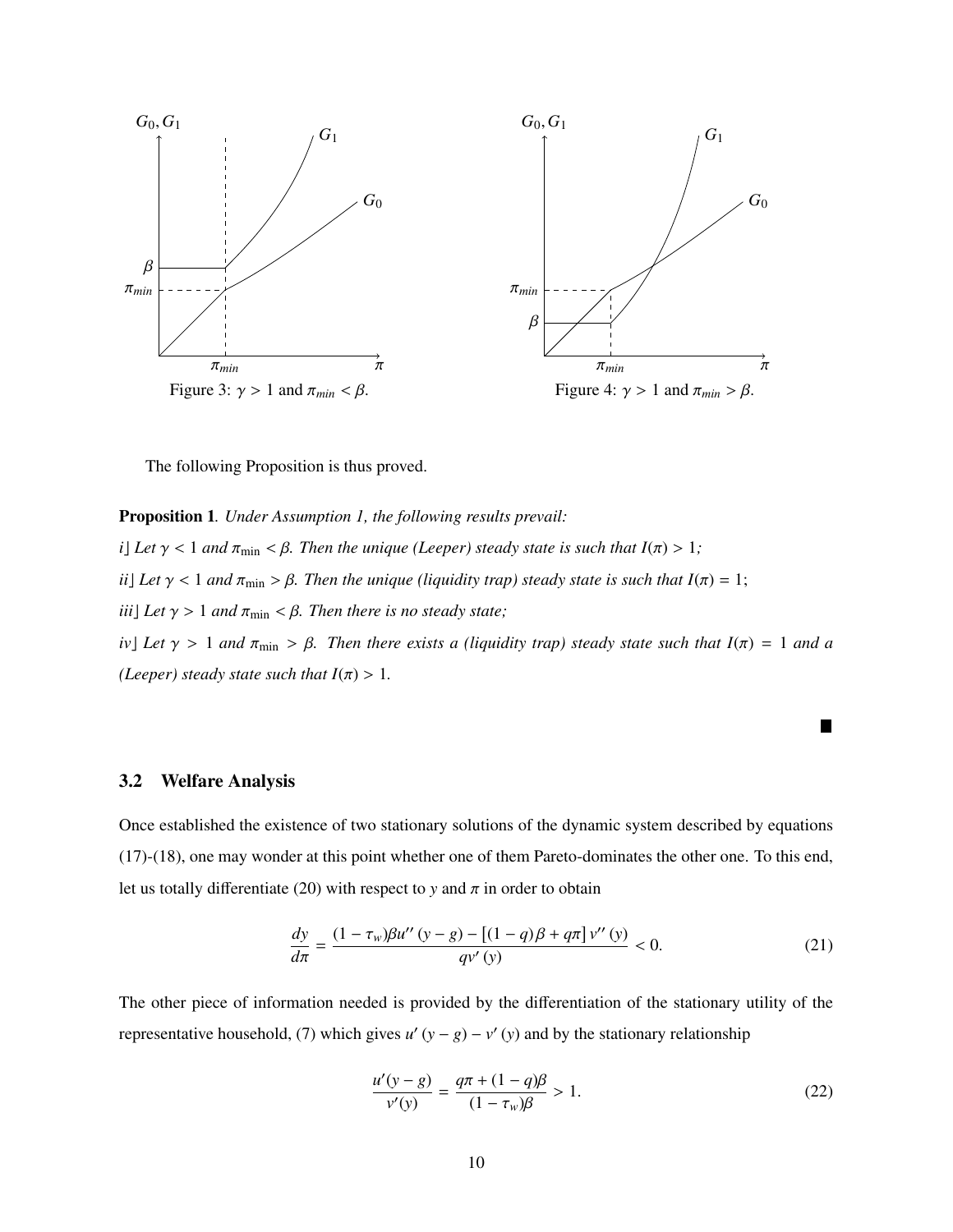Taking into account simultaneously (21) and (22) and by recalling to mind that the inflation rate corresponding to the liquidity trap equilibrium is lower than the one corresponding to the Leeper stationary solution, one has that households are better off in the former one, as stated in the following Proposition.

Proposition 2*. Under Assumption 1, the utility of the representative household, evaluated at the liquidity trap equilibrium, is larger than that corresponding to the Leeper equilibrium.*

ш

Proposition 2 opens the door for some important considerations. The fact the liquidity trap dominates the Leeper equilibrium is indeed easily interpretable in the light of the fact that a lower inflation reduces the burden of the inflationary tax. This seems to suggest that a further decline in inflation below the liquidity trap equilibrium could entail a Pareto-improvement. However, the same definition of the liquidity trap puts a lower bound on the nominal interest rate (which cannot be negative) and thus, in view of the Taylor rule (5), on the inflation rate, which cannot be lower than  $\pi_{\min}$ . Were it not be the case, money would dominate government bonds in terms of return and the liquidity constraint would not more be binding, the households investing wealth exclusively in money balances. This confirms the policy implications of the liquidity trap: in correspondence to the latter, it is not more possible to stimulate economic activity by a further cut in the interest rate. It follows that monetary policy in this configuration is completely inefficacious.

Another interesting question is concerned with the effect of an increase of *q* on the welfare, evaluated at the steady state under study, of the representative agent. Since the amplitude *q* of the liquidity constraint can be viewed as a measure of the degree of the capital market imperfection, one is tempted to guess that an increase in the latter is Pareto-worsening. This is actually true, regardless to the specific stationary solution analyzed. To prove this, let us first look at equation (19): as we have already seen, it is independent upon the output *y* and therefore it allows to find the stationary solutions in terms uniquely of  $\pi$ . At this point, we can totally differentiate (19) with respect to  $\pi$  and  $q$  in order to obtain:

$$
\frac{d\pi}{dq} = -\frac{(I(\pi) - 1)(\pi - \beta I(\pi))}{I(\pi)q(1 - \beta I'(\pi)) + (1 - q)(1 - \gamma)}.
$$
\n(23)

By a direct inspection of (19), one immediately verifies that at the Leeper equilibrium it is  $\pi = \beta I(\pi)$  and at the stationary solution corresponding to the liquidity trap it is by definition  $I(\pi) = 1$ . It follows that under both cases of figure,  $d\pi/dq = 0$  and therefore the stationary inflation rate is independent upon the amplitude *q* of the liquidity constraint. On the other hand, by differentiating (20) with respect to *y* and *q*,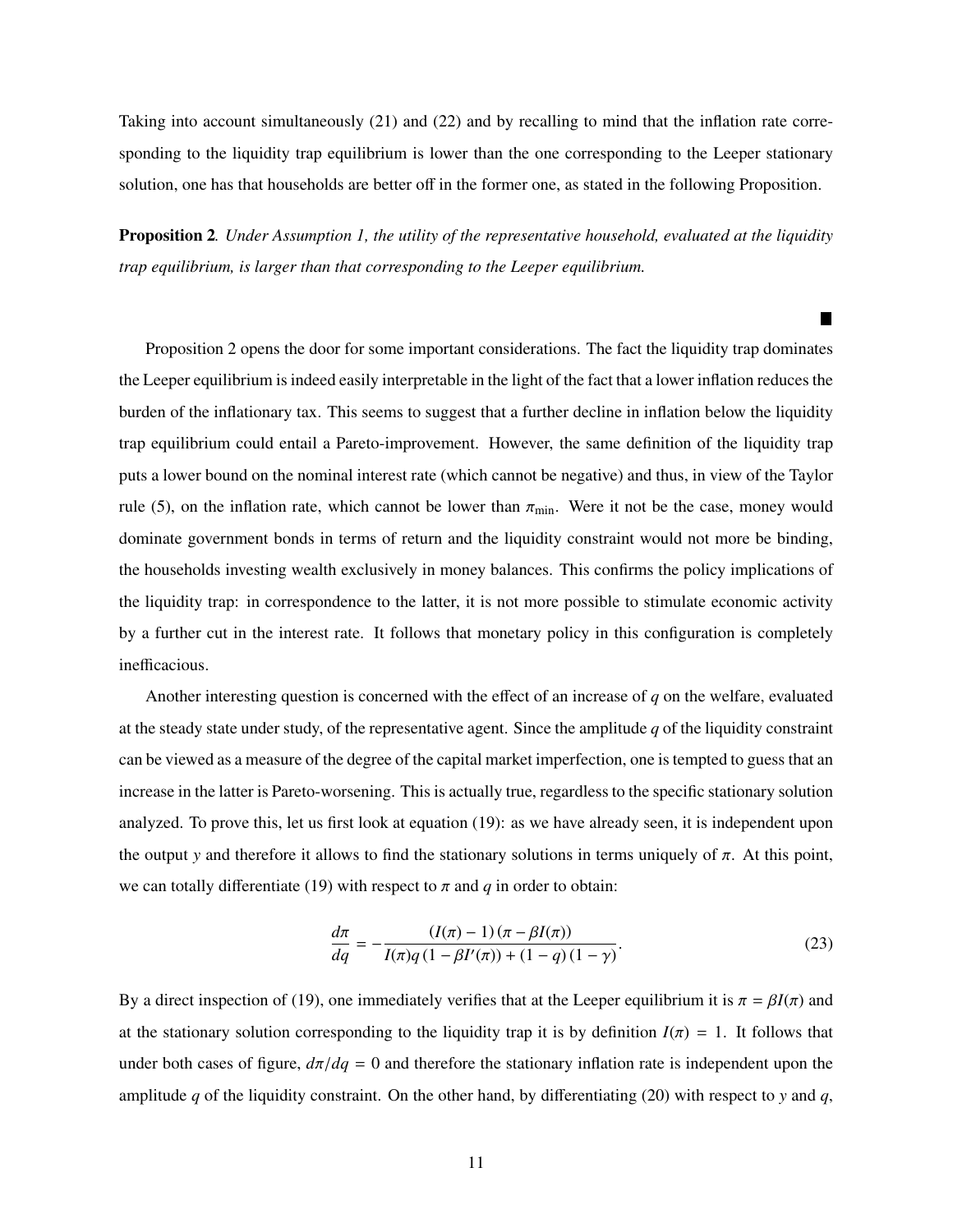one easily derives:

$$
\frac{dy}{dq} = -\frac{v'(y)(\beta - \pi)}{\beta u''(y - g) - \left[ (1 - q)\beta + q\pi \right] v''(y)}\tag{24}
$$

which, under the assumption  $\pi > \beta$ , is strictly negative. This information, gathered together with (22), establishes that

$$
\frac{d}{dq}\left(u\left(\mathbf{y}\left(q\right)-g\right)-v\left(\mathbf{y}\left(q\right)\right)\right)<0\tag{25}
$$

Ш

ш

and therefore proves that an increase in the amplitude *q* of the liquidity constraint is Pareto-worsening, as claims the following Proposition.

Proposition 3*. Under Assumption 1, the utility of the representative household, evaluated at each stationary solution, is decreasing in*  $q \in [0, 1]$ *.* 

### 4 Stability Analysis

In the sequel we analyze the stability of the liquidity trap steady state and of the Leeper one. We will show that it depends dramatically upon the amplitude de liquidity constraint *q*.

### 4.1 Liquidity trap

As we have seen, when the economy is near the liquidity trap equilibrium, the dynamic system loses one dimension and boils down to a simple one-dimensional difference equation in terms of the input lagged once. It is immediate to verify that the Jacobian, evaluated at the steady state, is

$$
\frac{dy_{t+1}}{dy_t} = \frac{1-q}{q} \tag{26}
$$

Therefore the following Proposition is immediately verified.

Proposition 4*. Under Assumption 1, let* <sup>π</sup>*min* > β*. Then the liquidity trap equilibrium is unstable (locally determinate)* when  $q \in (0, 1/2)$  *and is stable (locally indeterminate)* when  $q \in (1/2, 1]$ .

As stated in Proposition 4, for q sufficiently low the liquidity trap steady state becomes unstable. This suggests that the findings of Benhabib *et al.* (2001) are not robust: the liquidity trap steady is indeed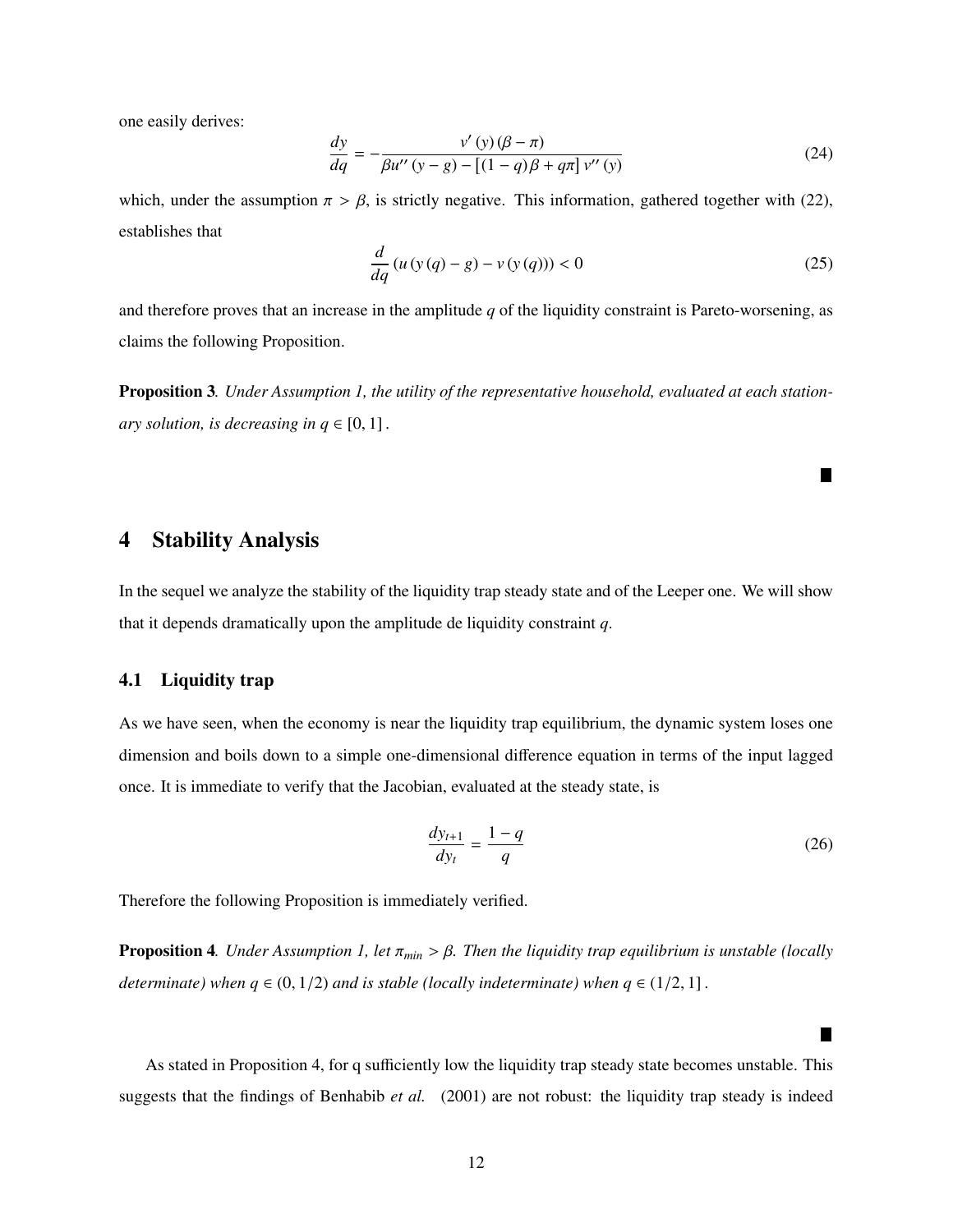stable only for high enough amplitude q of the liquidity constraint. When the latter is relaxed, conversely, the steady state from stable becomes unstable.

### 4.2 The Leeper Equilibrium

In order to appraise the stability properties of the Leeper equilibrium, let us introduce the following expressions:

$$
\varepsilon_{cl} = \frac{\varepsilon_{ll}}{\varepsilon_{cc} + \varepsilon_{ll}}
$$

where  $\varepsilon_{cl}$  is the elasticity of the offer curve with

$$
\varepsilon_{cc} = -\frac{u''(c)c}{u'(c)}, \, \varepsilon_{ll} = -\frac{v''(l)l}{v'(l)}
$$

respectively, the elasticity of the marginal utility and the elasticity of the disutility of labor. Notice that under the gross substituability in consumption and leisure assumption, that we will retain here,  $\varepsilon_{cl}$  belongs to  $(0, +\infty)$ .

Let us linearize the dynamical system (17)-(18) around the a steady state by exploiting the fact that  $I\beta = \pi$  and equation (6). We have thus the following Proposition.

**Proposition 5**. Under Assumption 1, the characteristic polynomial is defined by  $\mathcal{P}(\lambda) = \lambda^2 - \lambda \mathcal{T} + \mathcal{D}$ *where:*

$$
\mathcal{D}(\varepsilon_{cl}) = -\frac{q^2 \gamma \pi \varepsilon_{cl}}{\beta(1-q)\left[ (1-\gamma)\left( q + (1-q)\frac{\beta}{\pi} \right) + q\gamma \varepsilon_{cl} \right]}
$$
(27)

$$
\mathcal{F}(\varepsilon_{cl}) = -\frac{q\pi \left[ (1 - \gamma) \left( q + (1 - q) \frac{\beta}{\pi} - \varepsilon_{cl} \right) + q \varepsilon_{cl} \right]}{\beta (1 - q) \left[ (1 - \gamma) \left( q + (1 - q) \frac{\beta}{\pi} \right) + q \gamma \varepsilon_{cl} \right]}
$$
(28)

ш

In view of the complicated form of the above expressions, it may seem that the study of the local dynamics of system (17)-(18) requires long and tedious computations. However, by applying the geometrical method adopted in Grandmont *et al.* (1998) and Cazzavillan *et al.* (1998), it is possible to analyze qualitatively the (in)stability of the characteristic roots of the Jacobian evaluated at the steady state of system defined by (17)-(18) and their bifurcations (changes in stability) by locating the point ( $\mathcal{T}, \mathcal{D}$ ) in the plane and studying how  $(\mathcal{T}, \mathcal{D})$  varies when the value of some parameter changes continuously. If  $\mathcal T$ and  $\mathscr D$  lie in the interior of the triangle  $\mathscr A\mathscr B\mathscr C$  depicted in Figure 5, the stationary solution is a sink. In the opposite case, it is either a saddle, when  $|\mathcal{T}| > |1 + \mathcal{D}|$ , or a source. If we fix all the parameters of the model with exception of <sup>ε</sup>*cl* (which we let vary from zero to <sup>+</sup>∞) we obtain a parametrized curve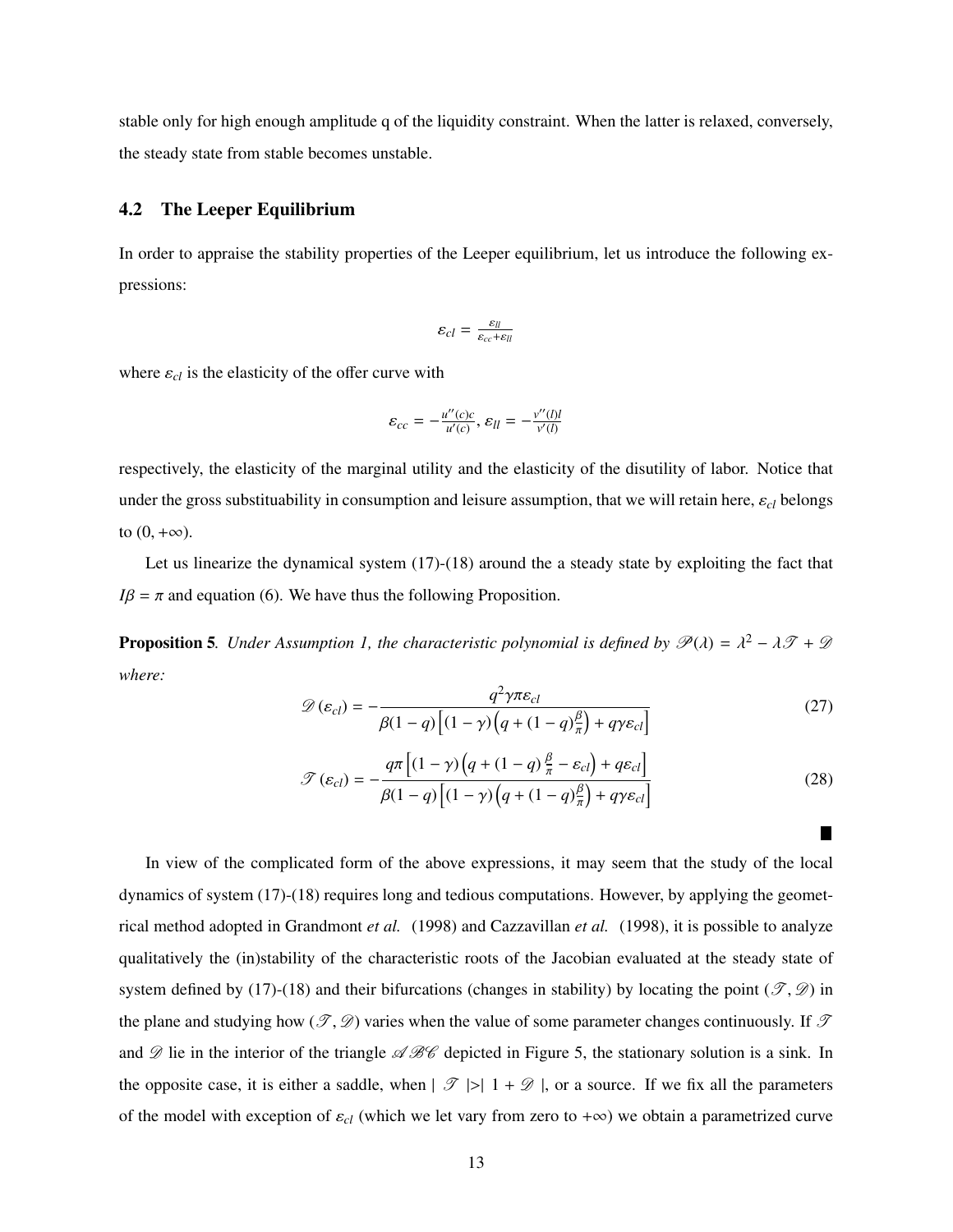${\{\mathcal{T}(\varepsilon_{cl}), \mathcal{D}(\varepsilon_{cl})\}}$  that describes a half-line  $\Delta$  starting from the point  $(\mathcal{T}_0, \mathcal{D}_0)$  when  $\varepsilon_{cl}$  is close to zero. The linearity of such locus can be verified by direct inspection of the expressions for  $\mathscr T$  and  $\mathscr D$  and from the fact they share the same denominator. This geometrical method makes it possible also to characterize the different bifurcations that may arise when  $\varepsilon_{cl}$  moves from zero to + $\infty$ . In particular, as shown in Figure 5, when the half-line  $\Delta$  intersects the line  $\mathcal{D} = \mathcal{T} - 1$  (at  $\varepsilon_{cl} = \varepsilon_{cl}^{\mathcal{T}}$ ), one eigenvalue goes through unity and a saddle-node bifurcation generically occurs; accordingly, we should expect a change in the number and in the stability of the steady states. When  $\Delta$  goes through the line  $\mathscr{D} = -\mathscr{T} - 1$  (at  $\varepsilon_{cl} = \varepsilon_{cl}^{\mathscr{F}}$ ), one eigenvalue is equal to −1 and we expect a flip bifurcation: it follows that there will arise nearby two-period cycles, stable or unstable, according to the direction of the bifurcation. Eventually, when ∆ intersects the interior of the segment  $\mathcal{BC}$  (at  $\varepsilon_{cl} = \varepsilon_{cl}^H$ ), the modulus of the complex conjugate eigenvalues is one and the system undergoes, generically, a Hopf bifurcation. Therefore, around the stationary solution, there will emerge a family of closed orbits, stable or unstable, depending on the nature of the bifurcation (supercritical or subcritical).

Following Grandmont *et al.* (1998) and Cazzavillan *et al.* (1998), this analysis is also powerful enough to characterize the occurrence of sunspot equilibria around an indeterminate stationary solution of system (17)-(18) as well as along flip and Hopf bifurcations<sup>2</sup>. Actually, system defined by (17)-(18) has at each period *t* two non-predetermined variable, the output and the inflation factor. In such a configuration, the existence of local indeterminacy requires that at least one of the two characteristic roots associated with the linearization of the dynamic system (17)-(18) around the normalized steady state has modulus less than one. The bifurcation parameter we will adopt through our analysis is the elasticity of intertemporal substitution in consumption  $\varepsilon_{cl}$ . Then the variation of the Trace  $\mathscr T$  and of the Determinant  $\mathscr D$  in the  $(\mathscr T, \mathscr D)$ plane will be studied as  $\varepsilon_{cc}$  is made to vary continuously within the  $(0, +\infty)$  interval. The relationship between  $\mathscr T$  and  $\mathscr D$  is given by a half-line  $\Delta(\mathscr T)$  (Figure 5).  $\Delta(\mathscr T)$  is obtained from (27)-(28) and yields to the following linear relationship:

$$
\mathcal{D} = \Delta(\mathcal{F}) = \mathcal{F}\mathcal{F} + \mathcal{Z}
$$
\n(29)

where  $\mathscr Z$  is a constant term. The slope of  $\Delta(\mathscr T)$  is given by:

$$
\mathcal{S} = -\frac{q\gamma}{1 - \gamma + q\gamma} \tag{30}
$$

<sup>&</sup>lt;sup>2</sup>In the case of supercritical flip bifurcation and s supercritical Hopf bifurcation, sunspot remain in a compact set containing in its interior, respectively, the stable two-period cycle and the stable closed orbit. Unstable cycles and closed orbits emerge in the opposite case of subcritical bifurcations.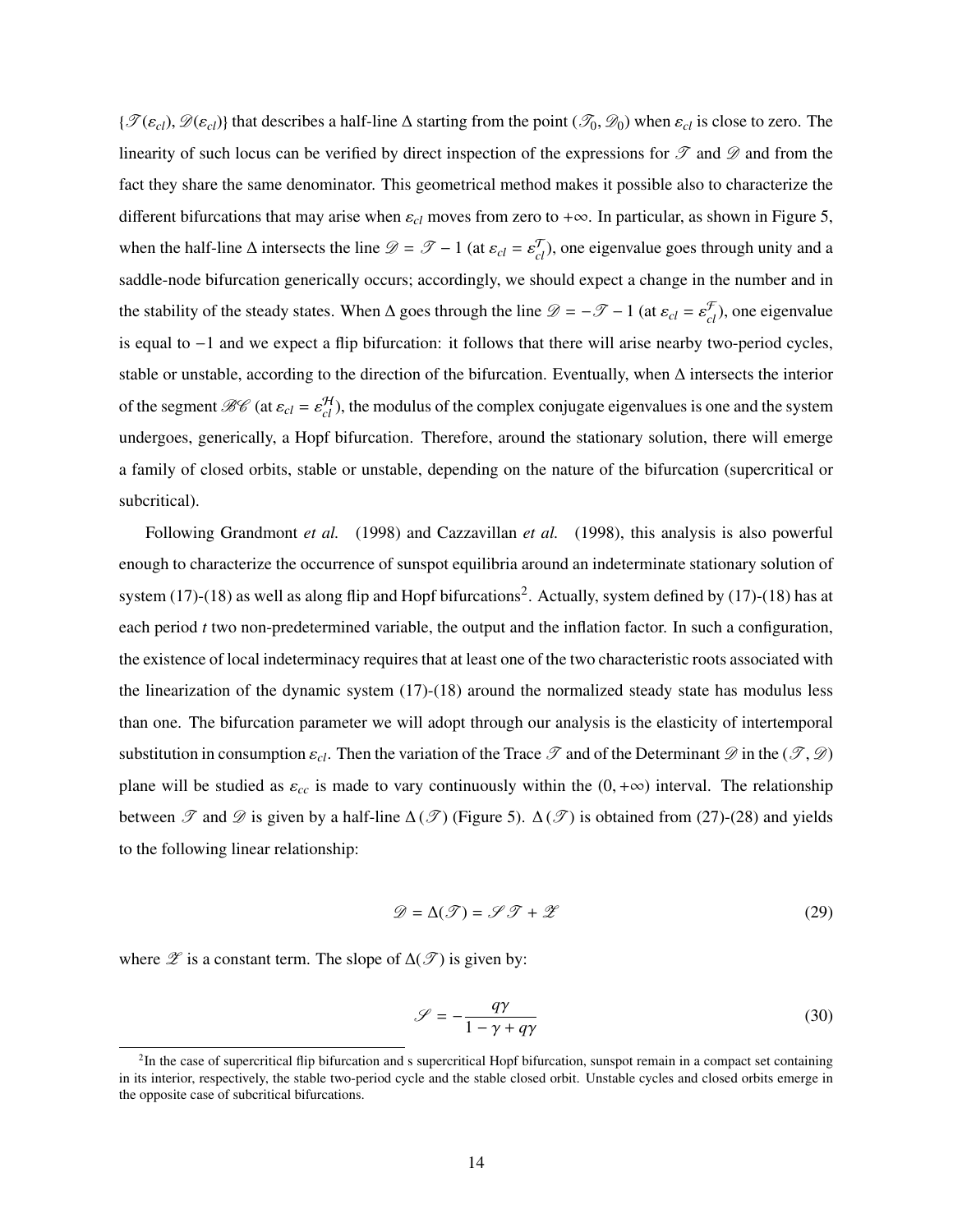

Figure 5: Stability triangle and  $\Delta(\mathcal{I})$  segment.

When  $\varepsilon_{cl}$  is made to vary in the interval  $(0, +\infty)$ ,  $\mathcal{T}(\varepsilon_{cl})$  and  $\mathcal{D}(\varepsilon_{cl})$  move linearly along the line  $\Delta(\mathcal{T})$ . As  $\varepsilon_{cl} \in (0, +\infty)$ , the properties of the line  $\Delta(\mathcal{F})$  are derived from the consideration of its extremities. Actually, the starting point is the couple ( $\lim_{\varepsilon_d\to+\infty}$   $\mathscr{T} \equiv \mathscr{T}_{\infty}$ ,  $\lim_{\varepsilon_d\to+\infty}$   $\mathscr{D} \equiv \mathscr{D}_{\infty}$ ). The coorresponding expressions are given by:

$$
\mathcal{T}_{\infty} = \frac{\pi (1 + \gamma - q)}{(1 - q)\gamma \beta} \tag{31}
$$

$$
\mathcal{D}_{\infty} = -\frac{q\pi}{(1-q)\gamma\beta} \tag{32}
$$

The coordinates of the origin are easily obtained and write:

$$
\mathcal{F}_0 = -\frac{q\pi}{(1-q)\beta}, \mathcal{D}_0 = 0
$$
\n(33)

Finally, the half-line  $\Delta(\mathcal{F})$  is pointing upward or downward depending on the sign of  $\mathcal{D}'(\varepsilon_{cl})$ :

$$
\mathcal{D}'(\varepsilon_{cl}) = -\frac{q^2 \gamma \pi (1 - \gamma) \left( q + (1 - q) \frac{\beta}{\pi} \right)}{\beta (1 - q) \left[ (1 - \gamma) \left( q + (1 - q) \frac{\beta}{\pi} \right) + q \gamma \varepsilon_{cl} \right]^2}
$$
(34)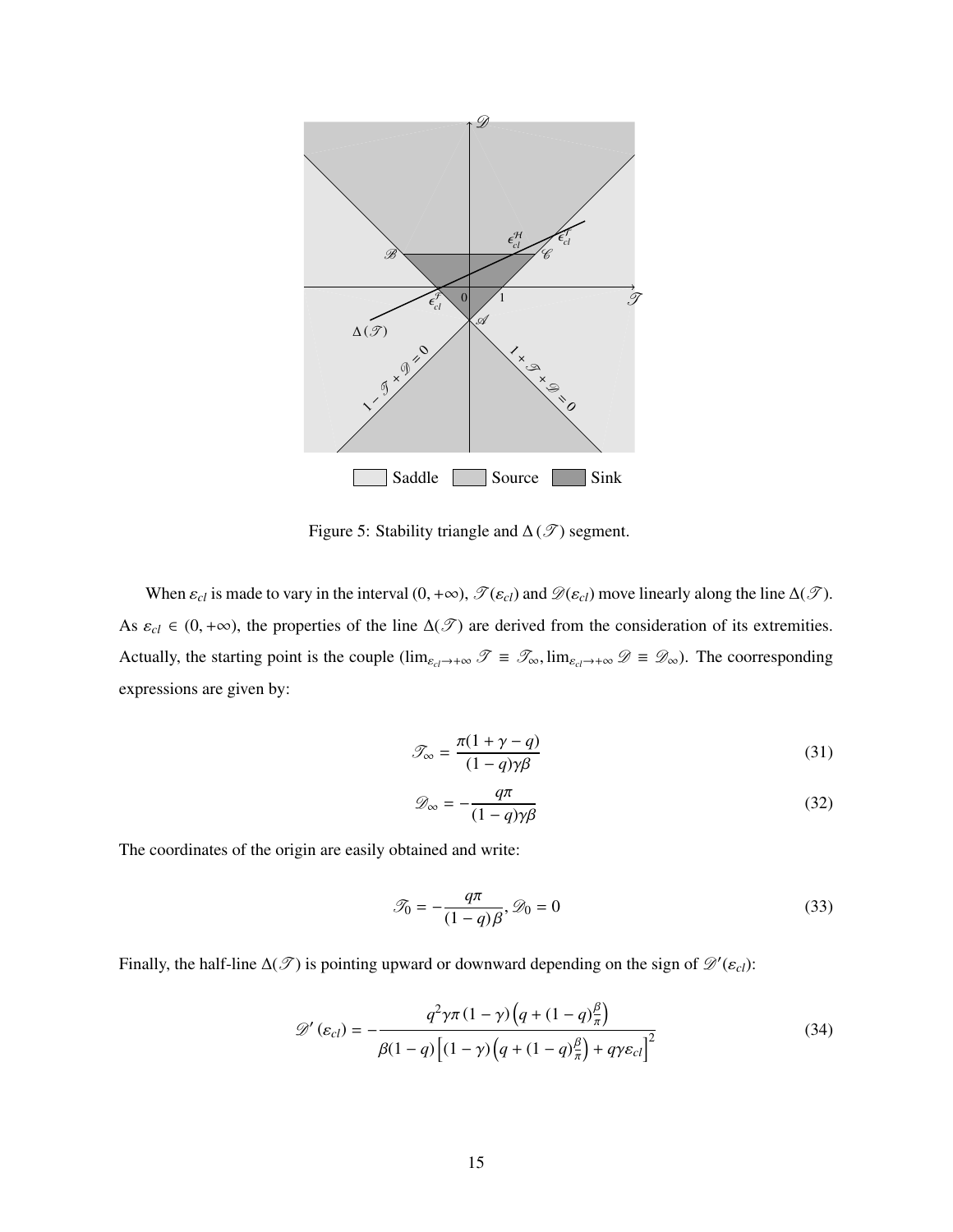### 4.3 The benchmark case:  $q = 1$

It useful to start our analysis by studying the benchmark case  $q = 1$ . This allows us to understand how the local dynamic features change as soon as *q* is relaxed from one to zero. As a matter of fact, we will show that the results do change dramatically with *q*.

Let us first analyse the stability of the liquidity trap steady state equilibrium. In view of the expression of the derivative  $dy_{t+1}/dy_t = (1 - q)/q$ , the liquidity trap steady state equilibrium, provided it exists, turns out to be stable (thus locally indeterminate). On the other hand, the Leeper steady state equilibrium, provided it exists, is a saddle for a passive monetary rules ( $\gamma$  < 1) and a source for active monetary rules ( $\gamma > 1$ ). Recall to mind that, for  $\gamma < 1$ , the Leeper steady state equilibrium and the liquidity trap steady state equilibrium cannot exist simultaneously. As a matter of fact, for  $\pi_{min} < \beta$ , there exists only the Leeper steady state equilibrium meanwhile, for  $\pi_{min} > \beta$ , there exists only the liquidity trap steady state equilibrium. Moreover, under active policy rules, we have seen that both the Leeper steady state equilibrium and the liquidity trap steady state equilibrium exist when  $\pi_{min} > \beta$  or no steady state exists at all  $(\pi_{min} < \beta)$ . These results are in line with those of Benhabib *et al.* (2001) in a money-in-theutility framework. Here, under active policy rules, the Leeper steady state equilibrium is unstable (locally determinate) meanwhile the liquidity trap steady state equilibrium is stable.

When  $\gamma$  < 1, the Leeper steady state equilibrium is stable (provided it exists) and thus there will be infinitely many initial conditions compatible with the transversality condition. On the other hand, when  $\gamma > 1$ , in correspondence to whatever initial condition located in the interval included between the liquidity trap equilibrium and the Leeper equilibrium, the system will converge toward the latter which therefore turns out to be quite robust. The unique way to attain the Leeper equilibrium will require agents to coordinate since the beginning on it (i.e. the system must jump immediately on it).

To prove all these results, let us simply observe that for  $q = 1$ , the trace and the determinant are  $T = D = -\infty$  and lie on the half-line  $\Delta$  with slope equals to  $-\gamma$ . Thus the following Proposition is immediately proved:

### Proposition 6*. Under Assumption 1, let q* = 1 *in (27)-(28). Then the following results hold:*

*i*[ Let  $\gamma$  < 1 *and*  $\pi_{min}$  <  $\beta$ . Then the Leeper steady state equilibrium is a saddle (locally indeterminate ( *and the liquidity trap steady state equilibrium does not exist;*

*ii*] Let  $\gamma$  < 1 and  $\pi_{min}$  >  $\beta$ . Then the liquidity trap steady state equilibrium is a saddle (locally indetermi*nate) and the Leeper steady state equilibrium does not exist;*

*iii* Let  $\gamma > 1$  *and*  $\pi_{min} < \beta$ . Then there does not exist any steady state equilibrium;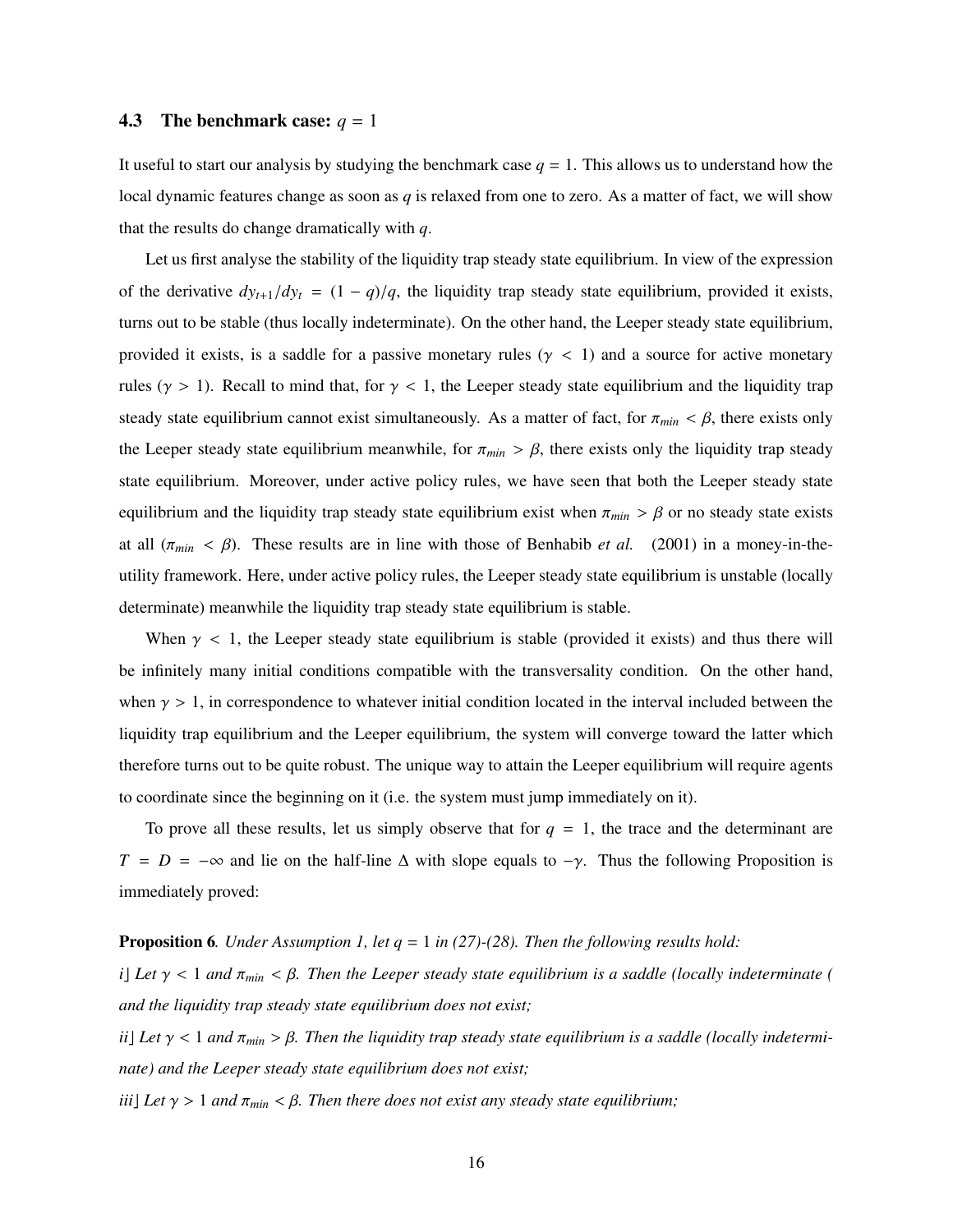*iv*] Let  $\gamma > 1$  and  $\pi_{min} > \beta$ . Then the Leeper steady state equilibrium is a source (locally determinate) and *the liquidity trap steady state equilibrium is a saddle (locally indeterminate).*

Proposition 6 confirms Benhabib *et al.* (2001) results. Indeed, when the amplitude of the liquidity constraint is equal to one, under active Taylor rules, the Leeper equilibrium is locally determinate meanwhile the liquidity trap is locally indeterminate. In the following, we show that these features are not preserved when the amplitude of the liquidity constraint is relaxed. Actually, the two steady states can easily change the stability. In the next subsection, we will afford the study of the more general case where q is made to vary within the interval zero and one.

#### **4.4 Passive Taylor rules:**  $\gamma$  < 1

We now study the general case when q belongs to  $(0,1)$ . We will analyze in sequel the different configurations that may arise.

Let  $\gamma$  < 1 and  $\pi_{min}$  <  $\beta$  such that only the Leeper steady state equilibrium exists. It follows from equations (30)-(32) that the properties of the starting point ( $\mathcal{I}_0$ ,  $\mathcal{D}_0$ ), of the slope  $\mathcal S$  and of the end-point  $(\mathcal{T}_{\infty}, \mathcal{D}_{\infty})$  depend upon *q*. In addition, since  $\gamma < 1$ , in view of (34), we have  $D'(\varepsilon_{cl}) < 0$ . By a direct inspection of (33), we have  $\mathcal{D}_0 = 0$  and  $\mathcal{T}_0 < 0$  and thus the starting point is always on the abscissas' axis. Here we must introduce one critical value for *q*: *q*<sub>2</sub> such that  $\mathcal{T}_0$  is equal to −1, with  $q_2 = \beta/(\beta + \pi)$ . Then, for  $q \in (0, q_2)$ , we have  $\mathcal{T}_0 \in (-1, 0)$  and for  $q \in (q_2, 1)$   $\mathcal{T}_0 < -1$ . Since  $\pi_{min} < \beta$ , we have  $q_2 > 1/2$ . From (30) and  $\gamma$  < 1, we have  $\mathcal{S}$  < 0 and the slope belong to the interval (- $\gamma$ , 0). Finally, we consider the location of the end point ( $\mathcal{T}_{\infty}, \mathcal{D}_{\infty}$ ). In order to do this, we analyze  $1 - \mathcal{T}_{\infty} + \mathcal{D}_{\infty}$  and  $1 + \mathcal{T}_{\infty} + \mathcal{D}_{\infty}$ . It follows from (31)-(32) that:

$$
1 - \mathcal{I}_{\infty} + \mathcal{D}_{\infty} = 1 - \frac{(1 + \gamma)\pi}{(1 - q)\gamma\beta}, 1 + \mathcal{I}_{\infty} + \mathcal{D}_{\infty} = 1 + \frac{(1 + \gamma - 2q)\pi}{(1 - q)\gamma\beta}
$$
(35)

We get  $1 - \mathcal{T}_{\infty} + \mathcal{D}_{\infty} > 0$  if  $q < q_0$  and  $1 + \mathcal{T}_{\infty} + \mathcal{D}_{\infty} > 0$  if  $q < q_1$ , with:

$$
q_0 = 1 - \frac{(1+\gamma)\pi}{\gamma \beta}, q_1 = \frac{(1+\gamma)\pi + \gamma \beta}{2\pi + \gamma \beta}
$$
 (36)

Let us introduce one critical value for  $\gamma$ :  $\gamma_0$  such that if  $\gamma > \gamma_0$  then  $q_2 < q_1$  and if  $\gamma < \gamma_0$  then  $q_2 > q_1$ , with  $\gamma_0 = (\beta - \pi)/(2\beta + \pi)$ 

Then we obtain the following implications: i) if  $\gamma < \gamma_0$  then  $q_0 < q_1 < q_2$ ; ii) if  $\gamma > \gamma_0$  then  $q_0 < q_2 < q_1$ .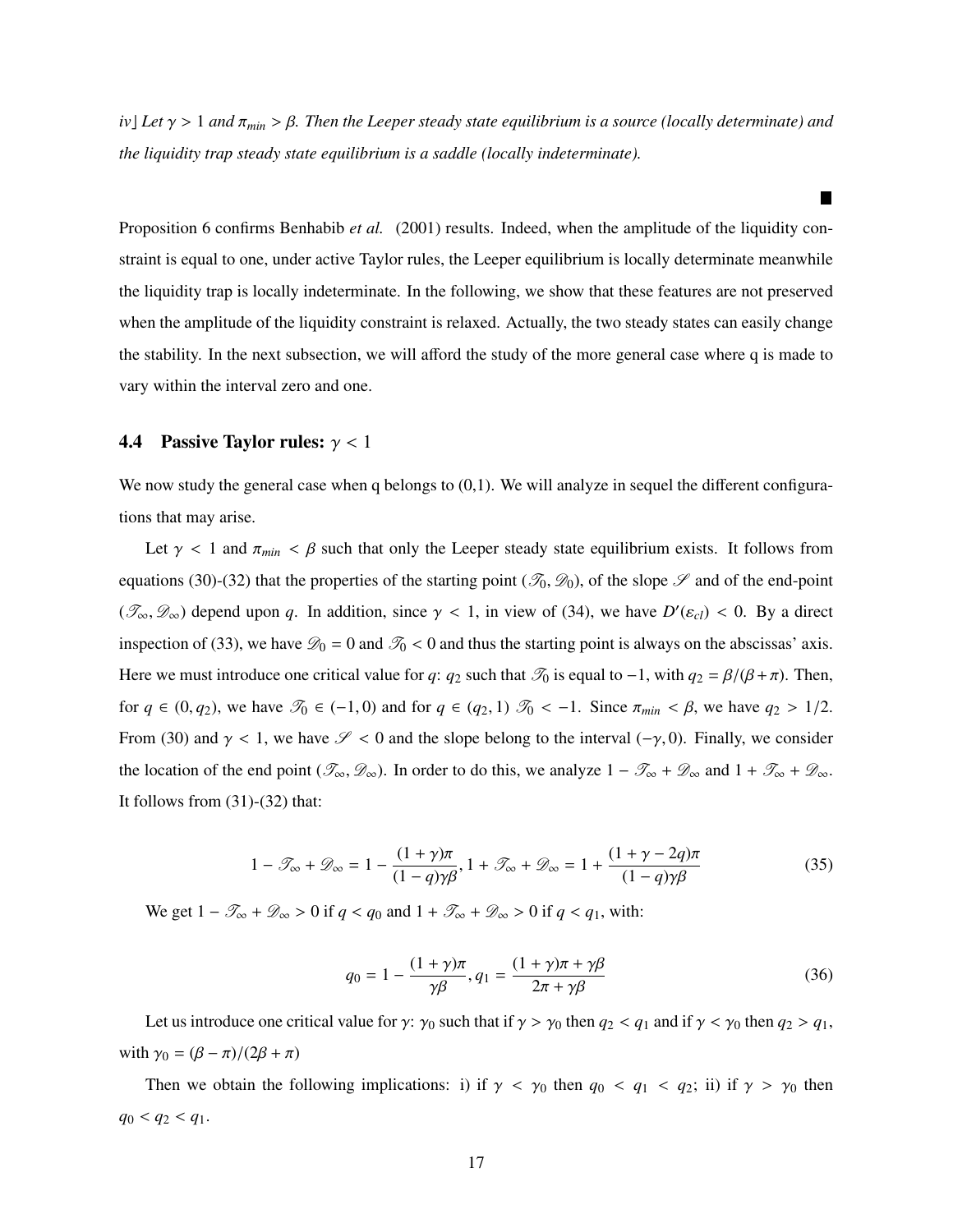To complete the characterization of the local dynamics, let us first consider  $\gamma < \gamma_0$ . When  $q \in (0, q_0)$ , the location of the end-point is given by  $1 - \mathcal{T}_{\infty} + \mathcal{D}_{\infty} > 0$  and  $1 + \mathcal{T}_{\infty} + \mathcal{D}_{\infty} > 0$ , and the the starting point ( $\mathcal{F}_0$ ,  $\mathcal{D}_0$ ) lies in the  $\mathscr{A}\mathscr{B}\mathscr{C}$  triangle; the steady state is thus a sink (locally indeterminate). This case is represented by the half-line  $\Delta_0$  in Figure 6.

When  $q \in (q_0, q_1)$ , the end-point satisfies  $1 - \mathcal{T}_{\infty} + \mathcal{D}_{\infty} < 0$  and  $1 + \mathcal{T}_{\infty} + \mathcal{D}_{\infty} > 0$ , meanwhile the starting point ( $\mathcal{T}_0$ ,  $\mathcal{D}_0$ ) lies in the  $\mathcal{A}\mathcal{B}\mathcal{C}$  triangle. By relaxing continuously  $\varepsilon_{cl}$ , we obtain that the steady state is first a sink (locally indeterminate) and then, through a transcritical bifurcation, becomes a saddle (locally indeterminate). The corresponding case is represented by the half-line  $\Delta_1$  in Figure 6.

When  $q \in (q_1, q_2)$ , the end-point is such that  $1 - \mathcal{T}_{\infty} + \mathcal{D}_{\infty} < 0$  and  $1 + \mathcal{T}_{\infty} + \mathcal{D}_{\infty} < 0$ , meanwhile the starting point ( $\mathcal{I}_0$ ,  $\mathcal{D}_0$ ) lies in the  $\mathcal{A}\mathcal{B}\mathcal{C}$  triangle. By relaxing continuously  $\varepsilon_{cl}$ , we obtain that the steady state is first a sink (locally indeterminate), then, through a transcritical bifurcation, it becomes a saddle (locally indeterminate), and fin,ally through a flip bifurcation, it becomes a source (locally determinate). This case case is summerized by the half-line  $\Delta_2$  in Figure 6.

Finally, when  $q \in (q_2, 1)$ , the location of the end-point satisfies  $1 - \mathcal{T}_{\infty} + \mathcal{D}_{\infty} < 0$  and  $1 + \mathcal{T}_{\infty} + \mathcal{D}_{\infty} < 0$ . At the same time, the starting point  $(\mathcal{T}_0, \mathcal{D}_0)$  lies outside the  $\mathcal{A}\mathcal{B}\mathcal{C}$  triangle; by relaxing continuously  $\varepsilon_{cl}$ , we obtain that the steady state is first a sink (locally indeterminate) and then, through a transcritical bifurcation, it becomes a source (locally determinate). The half-line  $\Delta_3$  in Figure 6 describes the local dynamics and its changes in stability.



Let us consider now the case  $\gamma > \gamma_0$ . When  $q \in (0, q_0)$ , the end-point is such that  $1 - \mathcal{T}_{\infty} + \mathcal{D}_{\infty} > 0$ and  $1 + \mathcal{T}_{\infty} + \mathcal{D}_{\infty} > 0$ , meanwhile the starting point  $(\mathcal{T}_0, \mathcal{D}_0)$  lies in the  $\mathcal{A}\mathcal{B}\mathcal{C}$  triangle. The steady state is then bound to be a sink (locally indeterminate). The half-line  $\hat{\Delta_0}$  in Figure 7 summerizes such a picture.

When  $q \in (q_0, q_2)$ , we find that the end-point lies on the line satisfying  $1 - \mathcal{T}_{\infty} + \mathcal{D}_{\infty} < 0$  and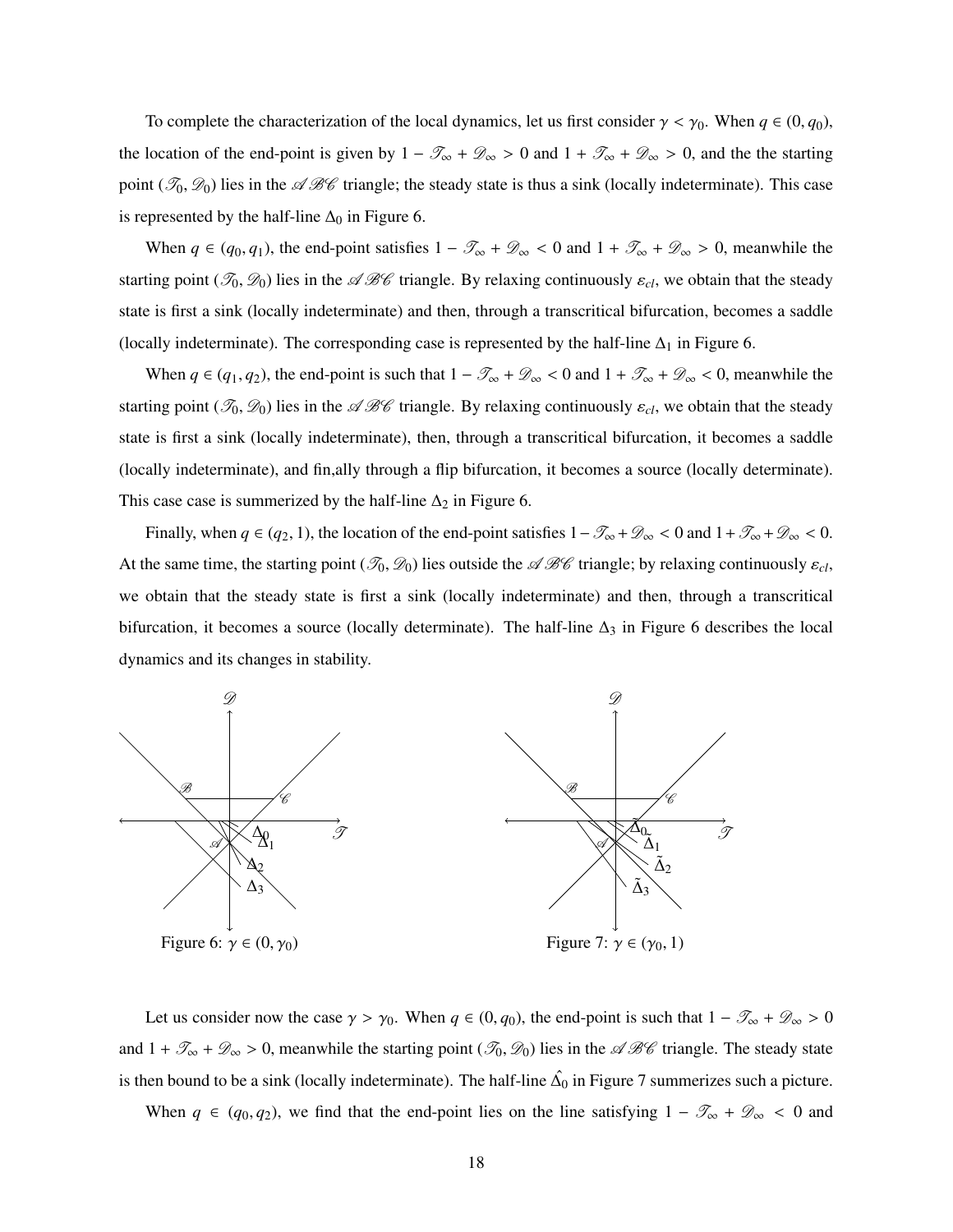$1 + \mathcal{T}_{\infty} + \mathcal{D}_{\infty} > 0$ . The starting point  $(\mathcal{T}_{0}, \mathcal{D}_{0})$  conversely lies in the  $\mathcal{A}\mathcal{B}\mathcal{C}$  triangle. By relaxing continuously ε*cl*, we obtain that the steady state is first a sink (locally indeterminate) and then, through a transcritical bifurcation, it becomes a saddle (locally indeterminate). These features are described by the half-line  $\hat{\Delta_1}$  depicted in Figure 7.

On the other hand, when  $q \in (q_2, q_1)$ , the end-point satisfies  $1 - \mathcal{T}_{\infty} + \mathcal{D}_{\infty} < 0$  and  $1 + \mathcal{T}_{\infty}$  +  $\mathscr{D}_{\infty} > 0$ , meanwhile the starting point  $(\mathscr{T}_0, \mathscr{D}_0)$  is now located outside the  $\mathscr{A}\mathscr{B}\mathscr{C}$  triangle. By relaxing continuously  $\varepsilon_{cl}$ , we obtain that the steady state is thus first a sink (locally indeterminate) and then, through a transcritical bifurcation, it becomes a saddle (locally indeterminate). The half-line  $\hat{\Delta_2}$  in Figure 7 refers to such a case.

Finally when  $q \in (q_2, 1)$ , the end-point is such that  $1 - \mathcal{T}_{\infty} + \mathcal{D}_{\infty} < 0$  and  $1 + \mathcal{T}_{\infty} + \mathcal{D}_{\infty} < 0$ . On the other hand, the starting point ( $\mathcal{T}_0$ ,  $\mathcal{D}_0$ ) lies outside the  $\mathcal{A}\mathcal{B}\mathcal{C}$  triangle. Thus, by relaxing continuously  $\varepsilon_{cl}$ , one obtains that the steady state is first a sink (locally indeterminate) and then, through a transcritical bifurcation, it becomes a saddle (locally indeterminate). This case is summerized by the half-line  $\hat{\Delta_3}$ depicted in Figure 7.

The above results are summarized in the following Proposition which is immediately proved:

#### Proposition 7*. Under Assumption 1, let* <sup>π</sup>*min* < β*. Then the following results hold:*

*i*] Let  $\gamma < \gamma_0$ . When  $q < q_0$ , the steady state is a sink, i.e. locally indeterminate. When  $q \in (q_0, q_1)$ , *the steady state is a sink, i.e. locally indeterminate, for*  $\varepsilon_{cl} < \varepsilon_{cl}^T$ , and a saddle, i.e. locally indeterminate, *for*  $\varepsilon_{cl} > \varepsilon_{cl}^T$ . When  $q \in (q_1, q_2)$ , the steady state is a sink, i.e. locally indeterminate, for  $\varepsilon_{cl} < \varepsilon_{cl}^T$ , and a *saddle, i.e. locally indeterminate, for*  $\varepsilon_{cl} \in (\varepsilon_{cl}^{\mathcal{T}}, \varepsilon_{cl}^{\mathcal{T}})$ *, and a source, i.e. locally determinate, for*  $\varepsilon_{cl} > \varepsilon_{cl}^{\mathcal{T}}$ *. When*  $q > q_2$ *, the steady state is a saddle, i.e. locally indeterminate, for*  $\varepsilon_{cl} < \varepsilon_{cl}^T$  *and a source, i.e. locally*  $d$ *eterminate, for*  $\varepsilon_{cl} > \varepsilon_{cl}^{\mathcal{T}}$ ;

*ii*] Let  $\gamma > \gamma_0$ *. When*  $q < q_0$ *, the steady state is a sink, i.e. locally indeterminate. When*  $q \in (q_0, q_2)$ *, the steady state is a sink, i.e. locally indeterminate, for*  $\varepsilon_{cl} < \varepsilon_{cl}^T$ , and a saddle, i.e. locally indeterminate, *for*  $\varepsilon_{cl} > \varepsilon_{cl}^T$ . When  $q \in (q_2, q_1)$ , the steady state is a saddle, i.e., locally indeterminate, for  $\varepsilon_{cl} < \varepsilon_{cl}^T$ , a sink, i.e. locally indeterminate, for  $\varepsilon_{cl} \in (\varepsilon_{cl}^{\mathcal{F}}, \varepsilon_{cl}^{\mathcal{T}})$ , and a saddle, i.e. locally indeterminate, for  $\varepsilon_{cl} > \varepsilon_{cl}^{\mathcal{T}}$ . *When*  $q > q_1$ *, the steady state is a saddle, i.e. locally indeterminate, for*  $\varepsilon_{cl} < \varepsilon_{cl}^T$ , and a source, i.e. locally  $determine, for  $\varepsilon_{cl} > \varepsilon_{cl}^{\mathcal{T}}$ .$ 

In addition, when  $\varepsilon_{cl}$  goes through  $\varepsilon_{cl}^{\mathcal{T}}$  and  $\varepsilon_{cl}^{\mathcal{T}}$ , the steady state undergoes, respectively, a flip bifurca*tion and a transcritical one.*

ш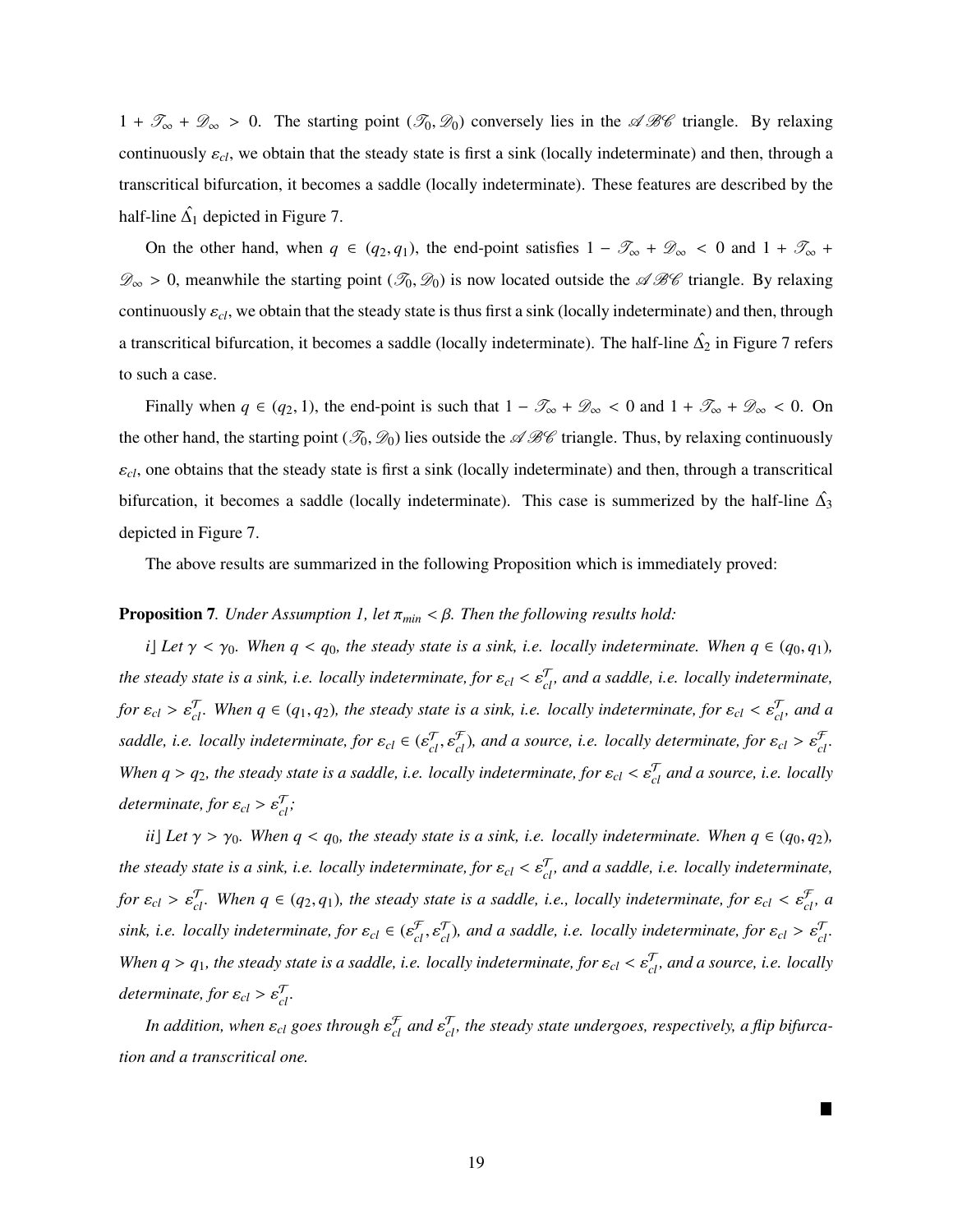In the next subsection, we carry out the analysis of the case corresponding to active Taylor rules.

### 4.5 Active Taylor rules:  $\gamma > 1$

We now consider the case  $\gamma > 1$  and  $\pi_{min} > \beta$  in order to ensure that both the Leeper steady state equilibrium and the liquidity trap one do exist.

Under these inequalities, in the light of the fact that  $q_1 > 1$  and  $q_0 < 0$ , we have that the localisation of  $(\mathscr{D}_{\infty}, \mathscr{T}_{\infty})$  is given by  $1 - \mathscr{T}_{\infty} + \mathscr{D}_{\infty} < 0$  and  $1 + \mathscr{T}_{\infty} + \mathscr{D}_{\infty} > 0$ . In addition, since  $\gamma > 1$ , in view of (34), we have  $D'(\varepsilon_u) > 0$ . Here the slope can be either positive or negative, depending upon the value of γ. Let us introduce the critical value for γ:  $\gamma_1$  such that if  $\gamma > \gamma_1$  then  $\mathcal{S} > 0$  and if  $\gamma < \gamma_1$  then  $\mathcal{S} < 0$ , with  $\gamma_1 = 1/(1 - q)$ . Since  $\pi_{min} > \beta$ , we have  $q_2 < 1/2$ . The Leeper equilibrium and the liquidity trap equilibrium thus coexist; in addition, the liquidity trap steady state changes its stability.

Let us consider first the case  $\gamma \in (1, \gamma_1)$ . In the light of the above considerations, we obtain that for  $q \in (0, q_2)$ , the starting point  $(\mathcal{I}_0, \mathcal{D}_0)$  lies in the  $\mathcal{A}\mathcal{B}\mathcal{C}$  triangle. By relaxing continuously  $\varepsilon_{cl}$ , we find that the steady state is first a sink (locally indeterminate) and then, through a flip bifurcation, it becomes a saddle (locally indeterminate).

Finally, when  $q \in (q_2, 1)$ , with  $q_2 < 1/2 < 1$ , the starting point  $(\mathcal{I}_0, \mathcal{D}_0)$  lies outside the  $\mathcal{A}\mathcal{B}\mathcal{C}$ triangle. Here the steady state is first a saddle (locally indeterminate); then, through a flip bifurcation, it becomes a sink (locally indeterminate) and finally, through a transcritical bifurcation, it reaches a saddle configuration (locally indeterminate). These cases are described in Figure 8.



Let us consider now the case  $\gamma > \gamma_1$ . Let us introduce the critical value for  $\gamma$ :  $\gamma_2$  such that if  $\gamma \ge \gamma_2$ then  $\mathscr S$  is greater or less than one, with  $\gamma_2 = 1/(1 - 2q)$ . Notice that  $\gamma_2$  does exist if and only if  $q < 1/2$ . Under the inequality  $q < 1/2$ , we get  $\gamma_2 > \gamma_1$ .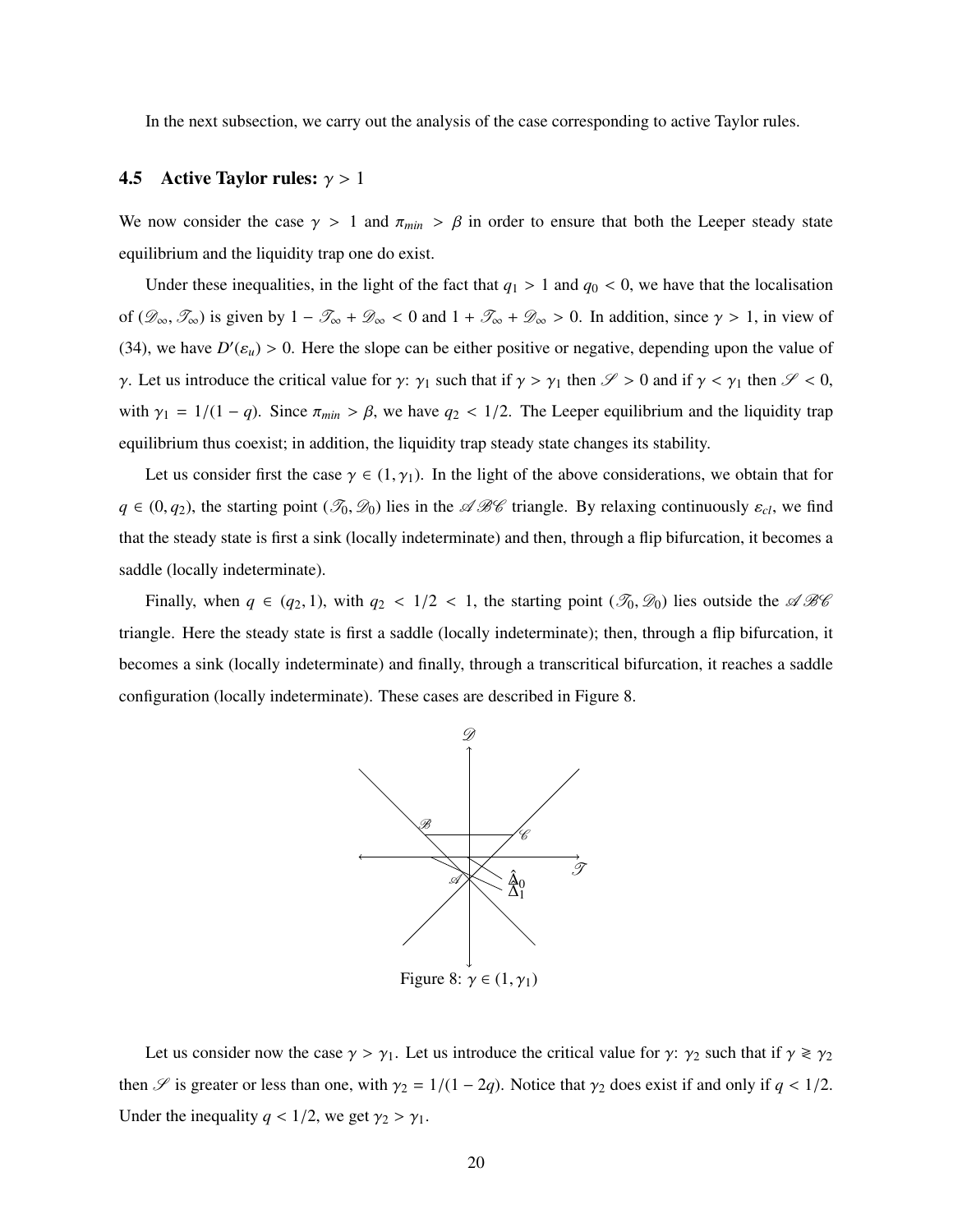Let now consider  $q \in (0, q_2)$  and let  $\gamma \in (\gamma_1, \gamma_2)$  be such that  $\mathscr{S} > 1$ . The starting point  $(\mathscr{T}_0, \mathscr{D}_0)$ lies inside the  $\mathscr{A}\mathscr{B}\mathscr{C}$  triangle. By relaxing continuously  $\varepsilon_{cl}$ , we obtain that the steady state is first a sink (locally indeterminate), then, through a Hopf bifurcation, it becomes a source (locally determinate) and finally, through a flip bifurcation, it becomes a saddle (locally indeterminate). Let now be  $\gamma > \gamma_2$ such that  $\mathscr{S}$  < 1. The starting point  $(\mathscr{T}_0, \mathscr{D}_0)$  now lies inside the  $\mathscr{A}\mathscr{B}\mathscr{C}$  triangle, and by relaxing continuously  $\varepsilon_{cl}$ , we obtain that the steady state is first a sink (locally indeterminate), then, through a flip bifurcation, it becomes a saddle (locally indeterminate). Afterwards, through a transcritical bifurcation, it becomes a source (locally determinate) and finally, through a flip bifurcation, it becomes a saddle (locally indeterminate).

Consider now the case  $q \in (q_2, 1/2)$  and let  $\gamma \in (\gamma_1, \gamma_2)$  be such that  $\mathscr{S} > 1$ . The starting point ( $\mathcal{T}_0$ ,  $\mathcal{D}_0$ ) lies outside the  $\mathcal{A}\mathcal{B}\mathcal{C}$  triangle. It follows that, by relaxing continuously  $\varepsilon_{cl}$ , the steady state is first a saddle (locally indeterminate), then, through a flip bifurcation, it becomes a sink (locally indetermiante), then, through a Hopf bifurcation, it becomes a source (locally determinate) and finally, through a transcritical bifurcation, it becomes a saddle (locally indeterminate).

Let now set  $\gamma > \gamma_2$  such that  $\mathscr{S} < 1$ . The starting point  $(\mathscr{T}_0, \mathscr{D}_0)$  is now located outside the  $\mathscr{A}\mathscr{B}\mathscr{C}$ triangle. As soon as one relaxes continuously  $\varepsilon_{cl}$ , the steady state appears to be first a saddle (locally indeterminate), then, through a flip bifurcation, it becomes a sink (locally indetermiante), then, through a transcritical bifurcation, it becomes a source (locally determinate) and finally, through a flip bifurcation, it is a saddle (locally indeterminate).

Let us now assume  $q \in (1/2, 1)$  and let  $\gamma > \gamma_1$  since  $q > 1/2$  and  $\mathcal{S} > 1$ . It is easily verifiable that the starting point ( $\mathcal{F}_0$ ,  $\mathcal{D}_0$ ) now lies outside the  $\mathcal{A}\mathcal{B}\mathcal{C}$  triangle and that, by relaxing continuously  $\varepsilon_{cl}$ , one has that the steady state is first a saddle (locally indeterminate), then, through a flip bifurcation, it becomes a sink (locally indeterminate); furthermore, through a Hopf bifurcation, the steady state becomes a source (locally determinate) and finally it becomes a saddle (locally indeterminate) by undergoing a transcritical bifurcation. These cases are depicted in Figures 9 and 10.

The above results are summarized in the following two Propositions. The first one refers to the case  $q$  < 1/2, meanwhile the second one to the case  $q > 1/2$ .

#### **Proposition 8***. Under Assumption 1, let*  $\pi_{min} > \beta$ *. Then the following results prevail:*

*i*] Let  $\gamma \in (1, \gamma_1)$ . When  $q < q_2$ , the steady state is a sink, i.e. locally indeterminate, for  $\varepsilon_{cl} < \varepsilon_{cl}^T$ , *and a saddle, i.e. locally indeterminate, for*  $\varepsilon_{cl} > \varepsilon_{cl}^T$ . When  $q \in (q_2, 1/2)$ , the steady state is a saddle, i.e. *locally indeterminate, for*  $\varepsilon_{cl} < \varepsilon_{cl}^{\mathcal{F}}$ , a sink, i.e. locally indeterminate, for  $\varepsilon_{cl} \in (\varepsilon_{cl}^{\mathcal{F}}, \varepsilon_{cl}^{\mathcal{F}})$ , and a saddle, i.e. *locally indeterminate, for*  $\varepsilon_{cl} > \varepsilon_{cl}^{\mathcal{T}}$ ;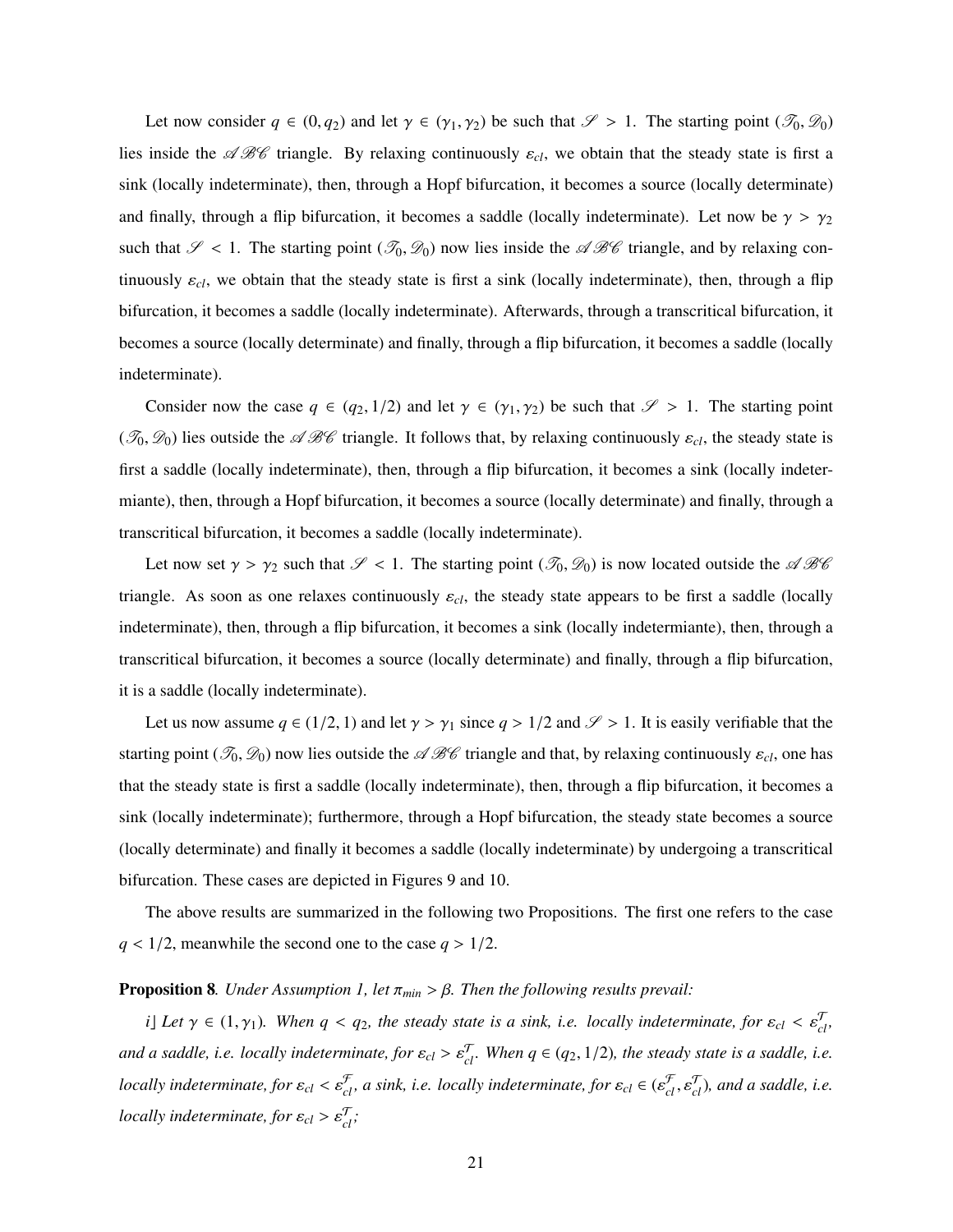

*ii*] Let  $\gamma \in (\gamma_1, \gamma_2)$ . When  $q < q_2$ , the steady state is a sink, i.e. locally indeterminate, for  $\varepsilon_{cl} < \varepsilon_{cl}^{\mathcal{H}}$ , a *source, i.e., locally determinate, for*  $\varepsilon_{cl} \in (\varepsilon_{cl}^H, \varepsilon_{cl}^{\mathcal{F}})$  and a saddle, i.e. locally indeterminate, when  $\varepsilon_{cl} > \varepsilon_{cl}^{\mathcal{F}}$ . *When*  $q \in (q_2, 1/2)$ , the steady state is a saddle, i.e. locally indeterminate, for  $\varepsilon_{cl} < \varepsilon_{cl}^{\mathcal{F}}$ , a sink, i.e. locally  $\text{indeterminate}, \text{ for } \varepsilon_{cl} \in (\varepsilon_{cl}^{\mathcal{F}}, \varepsilon_{cl}^{\mathcal{H}})$ , a source, i.e. locally determinate, for  $\varepsilon_{cl} \in (\varepsilon_{cl}^{\mathcal{H}}, \varepsilon_{cl}^{\mathcal{T}})$  and a saddle, i.e. *locally indeterminate, for*  $\varepsilon_{cl} > \varepsilon_{cl}^{\mathcal{T}}$ ;

*iii*] Let  $\gamma > \gamma_2$ . When  $q < q_2$ , the steady state is a sink, i.e., locally indeterminate, for  $\varepsilon_{cl} < \varepsilon_{cl}^T$ , a *saddle, i.e. locally indeterminate, for*  $\varepsilon_{cl} \in (\varepsilon_{cl}^T, \varepsilon_{cl}^T)$ , a source, i.e. locally determinate when  $\varepsilon_{cl}$ in( $\varepsilon_{cl}^T, \varepsilon_{cl}^T$ ) *and a saddle, i.e. locally indeterminate, for*  $\varepsilon_{cl} > \varepsilon_{cl}^{\mathcal{F}}$ . When  $q \in (q_2, 1/2)$ , the steady state is a saddle, *i.e.* locally indeterminate, for  $\varepsilon_{cl} < \varepsilon_{cl}^{\mathcal{F}}$ , a sink, i.e. locally indeterminate, for  $\varepsilon_{cl} \in (\varepsilon_{cl}^{\mathcal{F}}, \varepsilon_{cl}^{\mathcal{T}})$ , a saddle, *i.e.* locally indeterminate, for  $\varepsilon_{cl} \in (\varepsilon_{cl}^T, \varepsilon_{cl}^T)$ , a source, i.e. locally determinate when  $\varepsilon_{cl}$ in( $\varepsilon_{cl}^T, \varepsilon_{cl}^T$ ) and *eventually a saddle, i.e. locally indeterminate, for*  $\varepsilon_{cl} > \varepsilon_{cl}^{\mathcal{F}}$ .

*In addition, when*  $\varepsilon_{cl}$  goes through  $\varepsilon_{cl}^{\mathcal{F}}$ ,  $\varepsilon_{cl}^{\mathcal{T}}$ , and  $\varepsilon_{cl}^{\mathcal{H}}$  the steady state undergoes, respectively, a flip *bifurcation, a transcritical bifurcation and a Hopf bifurcation.*

ш

The next Proposition completes our analysis.

Proposition 9*. Under Assumption 1, let* <sup>π</sup>*min* > β*. Then the following results hold:*

*i*] Let  $\gamma \in (1, \gamma_1)$ . When  $q > 1/2$ , the steady state is a saddle, i.e. locally indeterminate, for  $\varepsilon_{cl} < \varepsilon_{cl}^{\mathcal{F}}$ , *a* sink, i.e. locally indeterminate, for  $\varepsilon_{cl} \in (\varepsilon_{cl}^{\mathcal{F}}, \varepsilon_{cl}^{\mathcal{T}})$  and a saddle, i.e. locally indeterminate, for  $\varepsilon_{cl} > \varepsilon_{cl}^{\mathcal{T}}$ ;

*ii*] Let  $\gamma > \gamma_1$  When  $q > 1/2$ , the steady state is a saddle, i.e. locally indeterminate, for  $\varepsilon_{cl} < \varepsilon_{cl}^{\mathcal{F}}$ , a  $sink, i.e.$  locally indeterminate, for  $\varepsilon_{cl} \in (\varepsilon_{cl}^{\mathcal{F}}, \varepsilon_{cl}^{\mathcal{H}})$ , a source, i.e. locally determinate, for  $\varepsilon_{cl} \in (\varepsilon_{cl}^{\mathcal{H}}, \varepsilon_{cl}^{\mathcal{T}})$ and a saddle, i.e. locally indeterminate, for  $\varepsilon_{cl} > \varepsilon_{cl}^{\mathcal{T}}$ .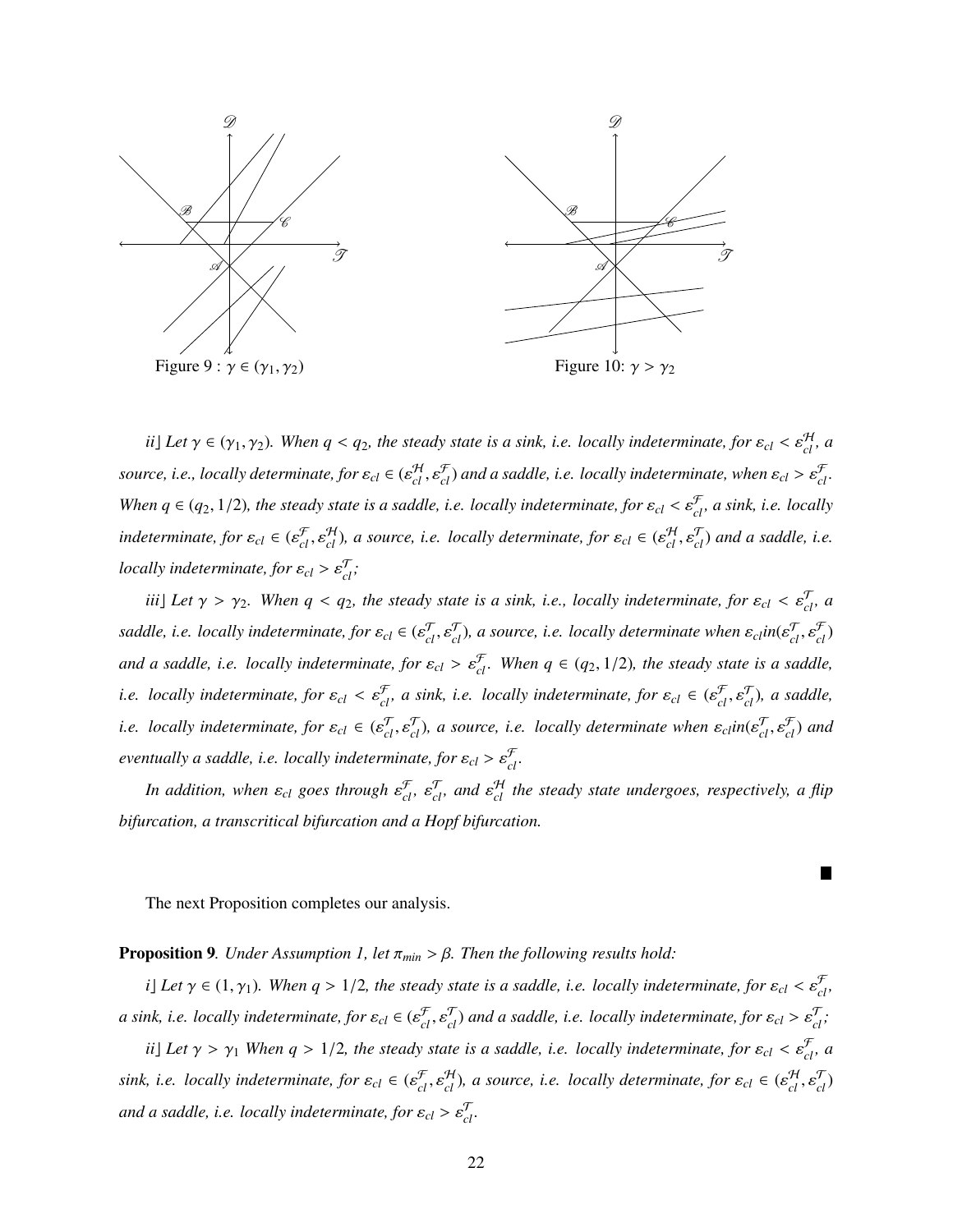*In addition, when*  $\varepsilon_{cl}$  goes through  $\varepsilon_{cl}^{\mathcal{F}}$ ,  $\varepsilon_{cl}^{\mathcal{T}}$ , and  $\varepsilon_{cl}^{\mathcal{H}}$  the steady state undergoes, respectively, a flip *bifurcation, a transcritical bifurcation and a Hopf bifurcation.*

П

### 5 Conclusion

In this paper we have provided a theoretical contribution to the debate running around the plausibility of the emergence of the liquidity trap as well as its stability features. In order to motivate a positive money demand, we have assumed that agents must pay cash a given share of the value of consumption expenditures. We show that the liquidity trap is not bound to be a stable equilibrium but that, instead, its stability depends dramatically upon the degree of liquidity of the economy, namely the degree of financial market imperfection. By showing that the liquidity trap is not necessarily the unique stable stationary solution of the economy, the original intuition of Keynes is henceforth consolidated on a theoretical point of view: in contrast with Benhabib *et al.* (2001), the liquidity trap represents again a limit case that can be avoided by means of an appropriate public policy aiming at coordinating agents toward the Taylor target. In contrast to a money-in-the utility approach, we are able, in fact, to capture the degree of market imperfection by simply letting the amplitude of the liquidity constraint on consumption expenditures to vary. However, we have proved that there is not always a rationale for escaping from the liquidity trap equilibrium, since it Pareto-dominates the Taylor target, in view of the zero interest rate associated to it and the consequent zero cost of money holding. In addition, the dynamic around the liquidity trap equilibrium is always monotonic, in contrast to the behavior characterizing the neighborhood of the Taylor equilibrium which can be easily cyclical.

A natural extension of the economy here treated, is to account for physical capital accumulation: such an asset will be indeed held by agents in order to carry over wealth from one period to another, beside government bonds and money. Also accounting for international trade would be an interesting issue to explore, in view of the close ties that would arise between the monetary policies implemented in each country involved.

### References

- Airaudo, M. and L.-F., Zanna (2012): "Interest rate rules, endogenous cycles, and chaotic dynamics in open economies," *Journal of Economic Dynamics and Control* 10, 1566-1584.
- Basile P. F., Landon-Lane J., and H., Rockoff H (2010): "Money and interest rates in the United States during the Great Depression", WP NBER 16204.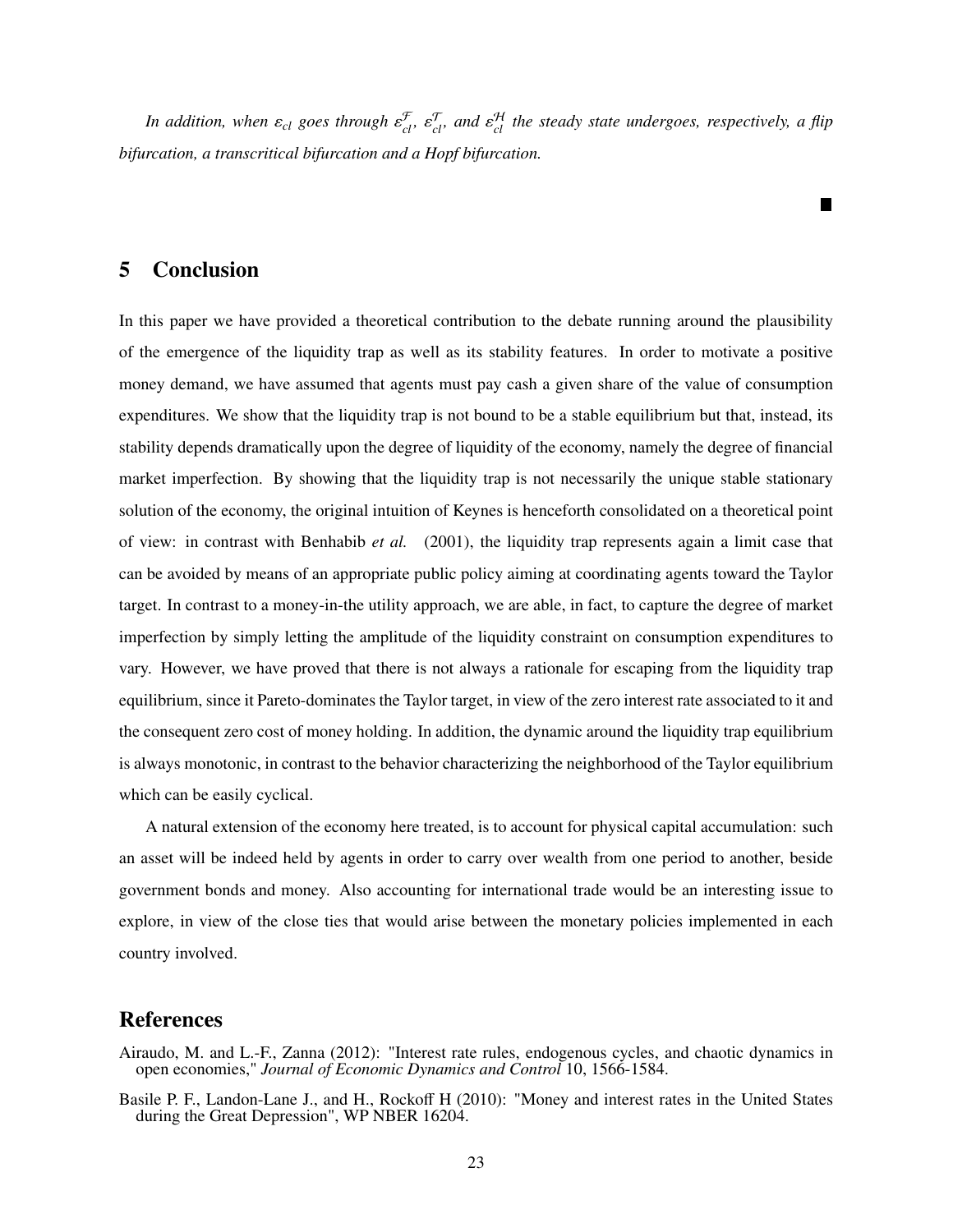- Benhabib, J., Schmitt-Grohé, S., and M. Uribe (2001): "The perils of Taylor rules", *Journal of Economic Theory* 96, 60-49.
- Bernanke, B (1999): "Japanese monetary policy: a case of self-induced paralysis?", Institute for International Economics.
- Bosi, S., Cazzavillan, G. and F., Magris (2005): "Plausibility of indeterminacy and complex dynamics", *Annales d'Economie et de Statistiques* 78, 103-115.
- Brunner K., and A. H. Meltzer (1968): "Liquidity traps for money, bank credit, and interest rate", *Journal of Political Economy* 76, 1-37.
- Bullard, J., and S. Russell (1999): "An empirically plausible model of low real interest rates and unbacked government debt", *Journal of Monetary Economics* 44, 477-508.
- Cazzavillan, G., Lloyd-Braga, T., and P. A., Pintus (1998): "Multiple steady states and endogenous fluctuations with increasing returns to scale in production", *Journal of Economic Theory*, 80 (1), 60-107.
- Clarida, R., Gali, J., and M. Gertler, (1998), "Monetary policy in practice: some international evidence", *European Economic Review* 42, 1033-1067.
- Damette, O., and Parent, A., (2015), "Did the fed follow an implicit McCallum rule during the Great Depression?" Forthcoming in Economic Modelling.
- Friedman M., and A., Schwartz (1963): "A monetary history of the United States, 1867-1960", Princeton University Press, Princeton.
- Gandolfi A. E., (1974): "Stability of the demand for money during the Great Contraction 1929-1933". Journal of Political Economy 82, 969-983.
- Grandmont, J.-M., Pintus, P., and R. de Vilder (1998): "Capital-labor substitution and competitive nonlinear endogenous business cycles", *Journal of Economic Theory* 80, 14-59.
- Hahn, F., and R. Solow (1995): "A critical essay on modern macroeconomic theory", *Basil Blackwell*.
- Hanes C. (2006): "The liquidity trap and U.S. interest rates in the 1930s", *Journal of Money, Credit and Banking* 38, 163-194.
- James H. (2001): "The end of globalization. Lessons from the Great Depression", Harvard University Press, Cambridge (Mass.).
- Krugman, P., (1998): "It's baaack ! Japan's slump and the return of the liquidity trap", Brookings Papers on Economic Activity, 98:2, 137-187.
- Kudoh, N. and H. T. Nguyen (2010): "Monetary policy rules and the effects of fiscal policy", Discussion paper 220, Hokkaido university.
- Leeper, E. M. (1991), "Equilibria under 'Active' and 'Passive' monetary and fiscal policies", *Journal of Monetary Economics* 27, 129-147.
- Meltzer, A., (1999),"A policy for japanese recovery", Working paper, Carnegie Melon University.
- Orphanides, A., and V. Wieland (1998),"Price stability and monetary policy effectiveness when nominal interest rates are bounded at zero", Working Paper, Federal Reserve Board.
- Romer, C., (1992): "What ended the Great Depression" , *Journal of Economic History* 52, 757-84.
- Romer, C., (2009): "Lessons from the Great Depression for economic recovery in 2009", Brookings Institution, Washington D.C., 1-13.
- Schmitt-Grohé, S., and M. Uribe (2009): "Liquidity traps with global Taylor Rules", *International Journal of Economic Theory* 5, 85-106.
- Schmitt-Grohé, S., and M. Uribe (2013): "The making of a great contraction with a liquidity trap and a jobless recovery" , Research Paper, Columbia University.